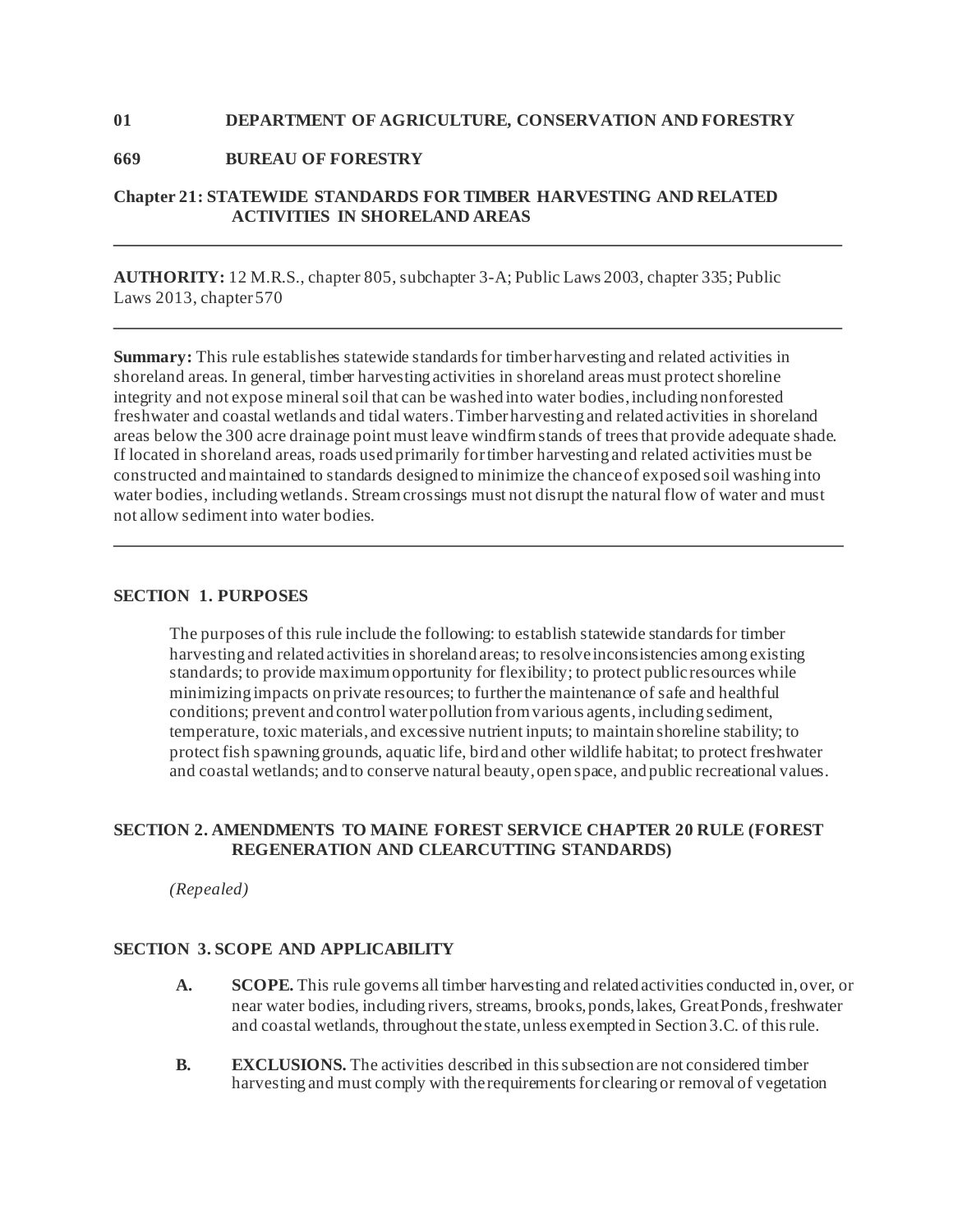for activities other than timber harvesting under rules promulgated by the Department of Environmental Protection, Municipal Shoreland Zoning Ordinance or the Land Use Planning Commission, depending on which entity has jurisdiction.

- 1. Removal of vegetation in proximity to an existing developed area. For purposes of this provision, "developed area" means a footprint encompassing structures, access roads (other than land management roads), and maintained non-forested areas, on a lot with shore frontage on any great pond, stream, pond, river, or freshwater or coastal wetland. "In proximity to" describes an envelope around a developed area, and includes all areas that:
	- a. are within 50 feet of the developed area,
	- b. are between the developed area and the water body,
	- c. occupy an area whose width in parallel with the shoreline extends 50 feet beyond each end of the footprint of the developed area at its widest point.

In no case shall the envelope in proximity to a developed area be less than 20,000 square feet or less than 100 feet along the shoreline.

- 2. Removal of vegetation in the shoreland area from parcels less than two acres in size.
- 3. Removal of vegetation for the primary purpose of converting the land to a use other than forestland. If a change of land use occurs on the parcel or on any portion thereof within five years of the expiration of the Forest Operations Notification or the cessation of timber harvesting and related activities, whichever is later, the residual stand must comply with the requirements for clearing or removal of vegetation for activities other than timber harvesting under rules promulgated by the Department of Environmental Protection, Municipal Shoreland Zoning Ordinance or the Land Use Planning Commission, depending on which entity has jurisdiction. If the residual stand does not comply with these requirements after the change of land use, it constitutes prima facie evidence that a violation of the MFS Chapter 21 rule has occurred.
- **C. EXEMPTION.** This rule does not govern timber harvesting and related activities in forested wetlands, unless the forested wetlands lie within a shoreland area.
- **D. RELATIONSHIP TO OTHER LEGAL REQUIREMENTS.** Whenever provisions of this rule are less stringent than corresponding provisions of applicable federal, state, or municipal legal requirements, the more stringent provisions shall apply.

# **SECTION 4 . DEFINITIONS**

Unless otherwise provided herein, this rule incorporates by reference the definitions contained in MFS Rule Chapter 20 *(Forest Regeneration and Clearcutting Standards).* For the purpose of 12 M.R.S., chapter 805, subchapter 3-A and this rule, the following terms are defined as follows.

A. **Brook:** See "Stream Channel."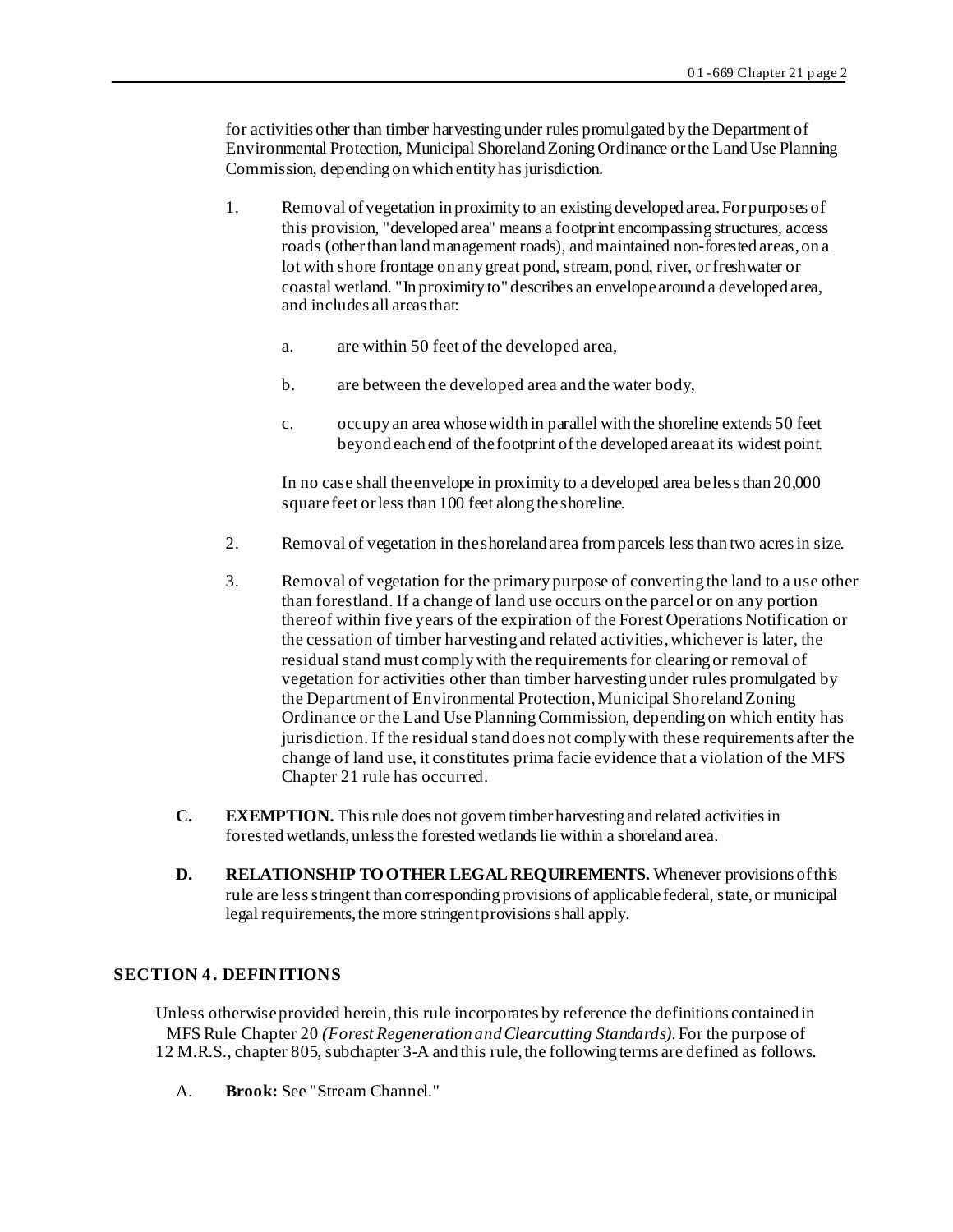- **B. Coastal Wetland** is defined by 38 M.R.S. §480-B (2) (Supp. 2013).
- **C. Change of Land Use** means that following timber harvesting the subsequent primary use for a particular area is not growing forest products. Change of land use may include, but is not limited to, conversion to farm pasture, site for growing agricultural crops, residential dwelling unit, development site, or gravel pit. The division of forest land into smaller units does not by itself automatically constitute a change of land use.
- **D. Cross-sectional area of a stream channel** is determined by multiplying the stream channel width by the average stream channel depth. The stream channel width is the straight line distance from the normal high water line on one side of the channel to the normal high water line on the opposite side of the channel. The average stream channel depth is the average of the vertical distances from a straight line between the normal high water lines of the stream channel to the bottom of the channel.
- **E. Crossing** means any timber harvesting and related activity involving the passage of groundbased equipment from one side to the opposite side of a water body, or to an island or upland within a water body. Such activities include, but are not limited to construction of roads, fords, bridges, and culverts, as well as maintenance work on these crossings.
- **F. Designated Agent** means a person, company or other entity that is authorized by the landowner to act on the landowner's behalf for timber harvesting and related activities on the landowner's property.
- **G. Disruption of shoreline integrity** means the alteration of the physical shape, properties, or condition of a shoreline at any location by timber harvesting and related activities. A shoreline where shoreline integrity has been disrupted is recognized by compacted, scarified and/or rutted soil, an abnormal channel or shoreline cross-section, and in the case of flowing waters, a profile and character altered from natural conditions.
- **H. Essential Wildlife Habitat** means areas identified by the Commissioner, Maine Department of Inland Fisheries and Wildlife in accordance with the provisions of 12 M.R.S., §§12801 *et* seq.(2005 and Supp. 2013) and any Department of Inland Fisheries and Wildlife rules implementing that subchapter.
- **I. Forested Wetland** means a freshwater wetland dominated by woody vegetation that is at least 20 feet tall.
- **J. Forest Stand** means a contiguous group of trees sufficiently uniform in age class distribution, composition, and structure, and growing on a site of sufficiently uniform quality, to be a distinguishable unit.
- **K. Freshwater Wetland** means ponds, freshwater swamps, marshes, bogs and similar areas that are:
	- 1. Inundated or saturated by surface or groundwater at a frequency and for a duration sufficient to support, and which under normal circumstances do support, a prevalence of wetland vegetation typically adapted for life in saturated soils; and,
	- 2. Not part of a Great Pond, coastal wetland, stream, or river.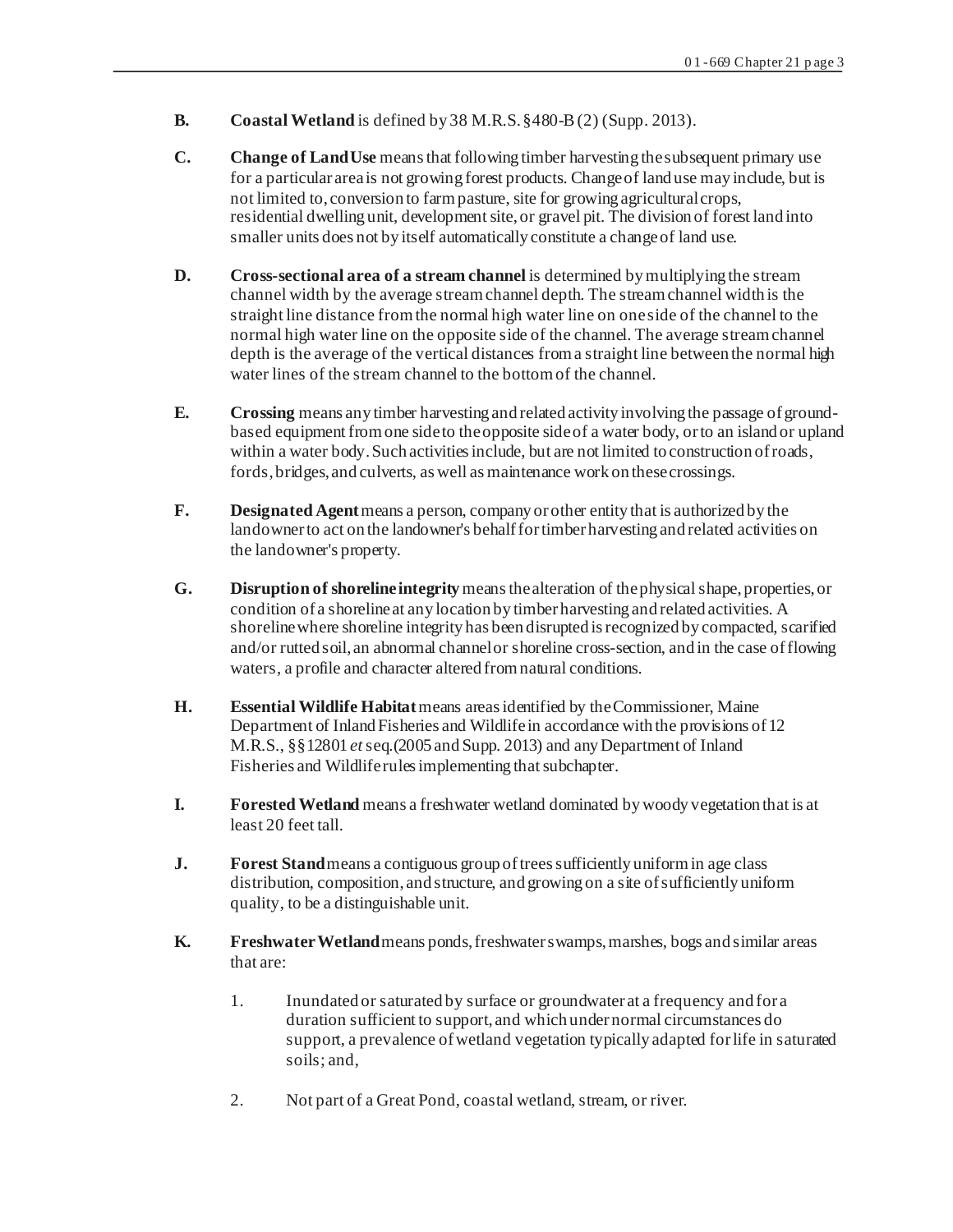- **L. Great Pond** means any inland body of water which in a natural state has a surface area in excess of 10 acres, and any inland body of water artificially formed or increased which has a surface area in excess of 30 acres.
- **M. Harvest Area** means the area where timber harvesting and related activities, including the cutting of trees, skidding, yarding, and associated road construction take place. The area affected by a harvest encompasses the area within the outer boundaries of these activities, excepting unharvested areas greater than 10 acres within the area affected by a harvest.
- **N. Landowner** means a person, company, or other legal entity which holds title to land, including as a joint ownership or as tenants in common. Where the ownership of the timber located on the land is different than the fee ownership of the land itself, the owners of the timber are deemed a landowner and are jointly and severally responsible with the fee landowner to comply with this rule. Where a corporate landowner is a wholly owned subsidiary of another corporation, both parent and subsidiary are deemed the same landowner.
- **0. Land Management Road** means a route or track consisting of a bed of exposed mineral soil, gravel, or other surfacing materials constructed for, or created by, the passage of motorized vehicles and used primarily for timber harvesting and related activities, including associated log yards, but not including skid trails or skid roads.
- **P. Licensed Forester** means a forester licensed under 32 M.R.S. §5501(3) (Supp. 2013).
- **Q. Normal High Water Line** means that line which is apparent from visible markings, changes in the character of soils due to prolonged action of the water or changes in vegetation, and which distinguishes between predominantly aquatic and predominantly terrestrial land. In the case of nonforested freshwater wetlands adjacent to streams and other water bodies, the normal high water line is the upland edge of the freshwater wetland, not the edge of the open water.
- **R. Permanent crossing** means any structure constructed or erected with a fixed location, in, on, or over a water body for a period exceeding 7 months in any 12 month period, including, but not limited to, culverts and bridges.
- **S. Pond** means any inland body of water which in a natural state has a surface area between 4,300 square feet and 10 acres.
- **T. Responsible party** means all of the following persons or entities, jointly and severally:
	- 1. The landowner, or landowners, who owned the property at the time a timber harvest subject to this rule was conducted;
	- 2. The landowner's designated agent at the time a timber harvest subject to this rule was conducted;
	- 3. The Licensed Forester and/or the employer of the Licensed Forester who supervised a timber harvest subject to this rule; and
	- 4. The timber harvester who conducted a timber harvest subject to this rule.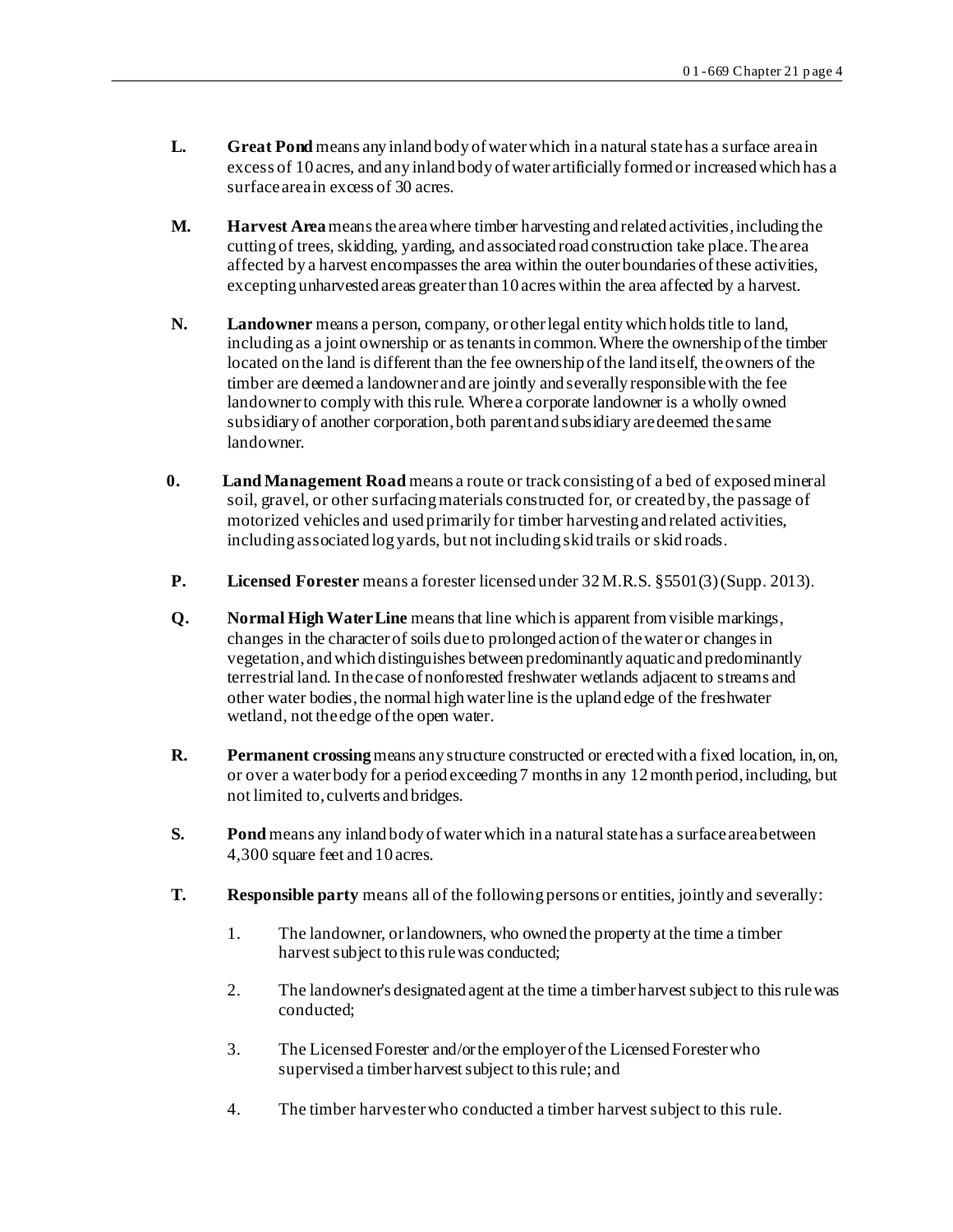- U. **Residual Stand** means a stand of trees remaining in the forest following timber harvesting and related activities.
- V. **River** means a free-flowing body of water, including its associated flood plain wetlands, from that point at which it provides drainage for a watershed of:
	- 1. fifty square miles to its mouth in the jurisdiction of the Land Use Planning Commission; and,
	- 2. twenty-five square miles to its mouth in municipalities not subject to the jurisdiction of the Land Use Planning Commission.
- W. **Shoreland area** means all land areas within:
	- 1. 250 feet, horizontal distance, of the normal high water line of:
		- a. Rivers below the 50 square mile drainage point in the jurisdiction of the Land Use Planning Commission;
		- b. Rivers below the 25 square mile drainage point in municipalities not subject to the jurisdiction of the Land Use Planning Commission;
		- c. Great Ponds and nonforested freshwater wetlands 10 acres or larger;
		- d. Any coastal wetland;
		- e. Any size pond or freshwater wetland identified by the Department of Inland Fisheries and Wildlife as significant wildlife habitat or essential wildlife habitat;
	- 2. 75 feet, horizontal distance, of the normal high water line of:
		- a. Streams between the 300 acre drainage point and the 50 square mile drainage point in the jurisdiction of the Land Use Planning Commission;
		- b. Streams between the 300 acre drainage point and the 25 square mile drainage point in municipalities not subject to the jurisdiction of the Land Use Planning Commission;
	- 3. Adjacent to:
		- a. The normal high water line of streams above the 300 acre drainage point; and,
		- b. Ponds or freshwater wetlands larger than 4,300 square feet but less than 10 acres that are not identified by the Department of Inland Fisheries and Wildlife as significant wildlife habitat or essential wildlife habitat.
- X. **Shoreline:** See "Normal High Water Line" and "Coastal Wetland."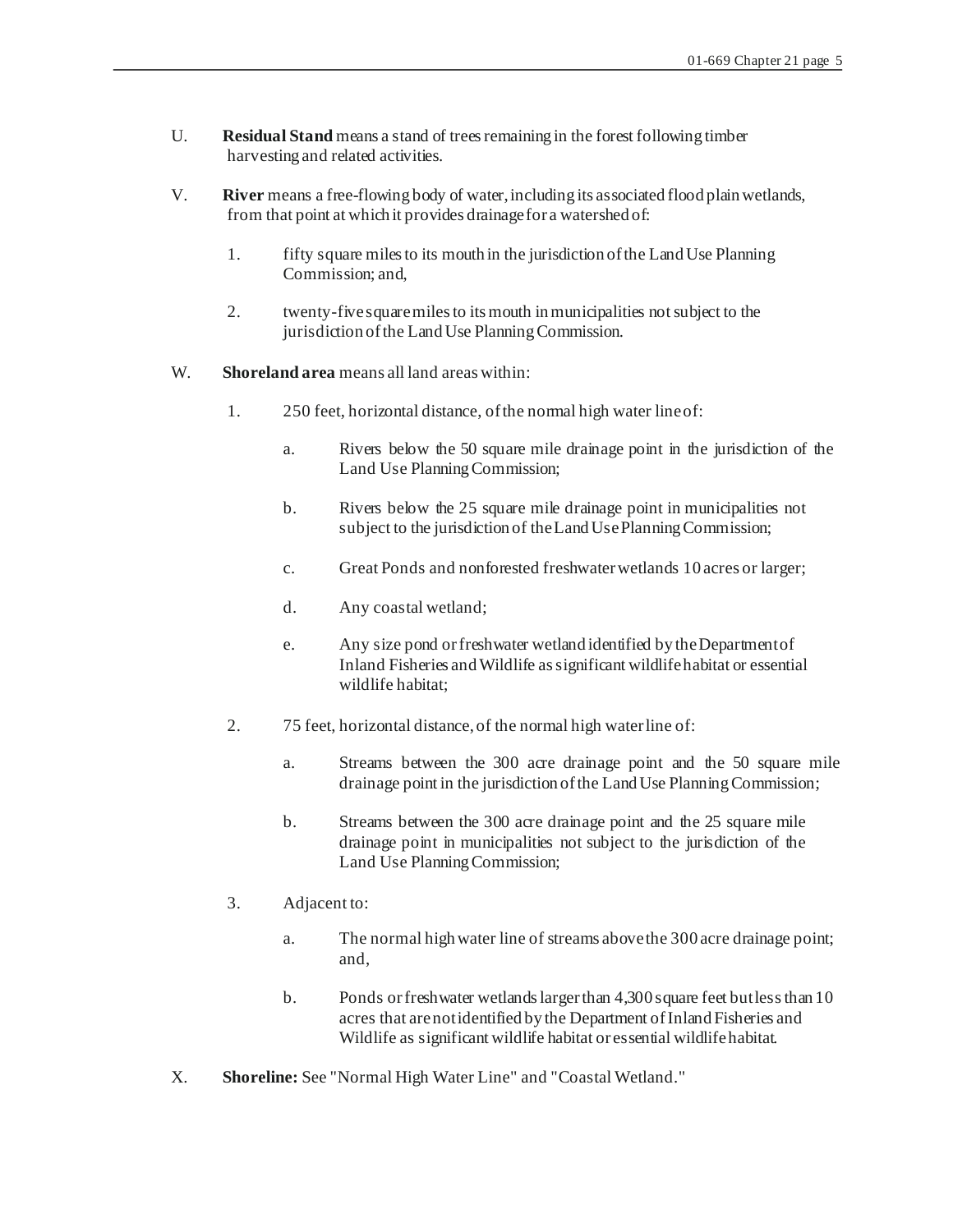- **Y. Significant wildlife habitat** is defined by 38 M.R.S §480-B (10) (Pamph. 2013).
- **Z. Skid Road or Skid Trail** means a route repeatedly used by forwarding machinery or animal to haul or drag forest products from the stump to the yard or landing, the construction of which requires minimal excavation.
- AA. **Slash** means the residue, e.g., treetops and branches, left on the ground after a timber harvest.
- **BB.** Stand: see "Forest Stand."
- CC. **Stream:** means a stream channel upstream from the point at which it becomes a river.
- **DD. Stream channel** means a channel between defined banks created by the action of surface water, which is characterized by the lack of terrestrial vegetation or by the presence of a bed, devoid of topsoil, containing waterborne deposits or exposed soil parent material or bedrock; and which is connected hydrologically with other water bodies. "Stream channel" does not include rills or gullies forming because of accelerated erosion in disturbed soils where the natural vegetative cover has been removed by human activity.
- EE. **Timber harvesting** means the cutting or removing of timber for the primary purpose of selling or processing forest products.
- FF. **Timber harvesting and related activities** means timber harvesting, the construction and maintenance of roads used primarily for timber harvesting, and other activities conducted to facilitate timber harvesting.
- GG. **Used for navigation** means those rivers, streams or brooks used by motorized watercraft.
- **HH. Water body** means any river, stream, stream channel, brook, freshwater wetland, coastal wetland, pond, lake, Great Pond, or any other hydrological feature regulated by this rule.
- II. **Woody Vegetation** means live trees or woody, non-herbaceous shrubs.
- JJ. **Windfirm** means the ability of a forest stand to withstand strong winds and resist windthrow, wind rocking, and major breakage.

**NOTE:** In the context of this definition, an assessment of windfirmness will include assessment of soil conditions, depth to bedrock, and live crown ratios and height/diameter ratios on residual trees. Trees with live crown ratios of 30 percent or greater and/or trees with height/diameter ratios of 90 or less could be considered indicators of windfirmness.

# **SECTION 5. SHORELINE INTEGRITY AND SEDIMENTATION**

- **A. APPLICABILITY.** The requirements of Section 5 apply to all timber harvesting and related activities conducted in all shoreland areas as defined in this rule.
- **B. STANDARDS.** Persons conducting timber harvesting and related activities in shoreland areas must take reasonable measures to avoid the disruption of shoreline integrity, the occurrence of sedimentation of water, and the disturbance of stream banks, stream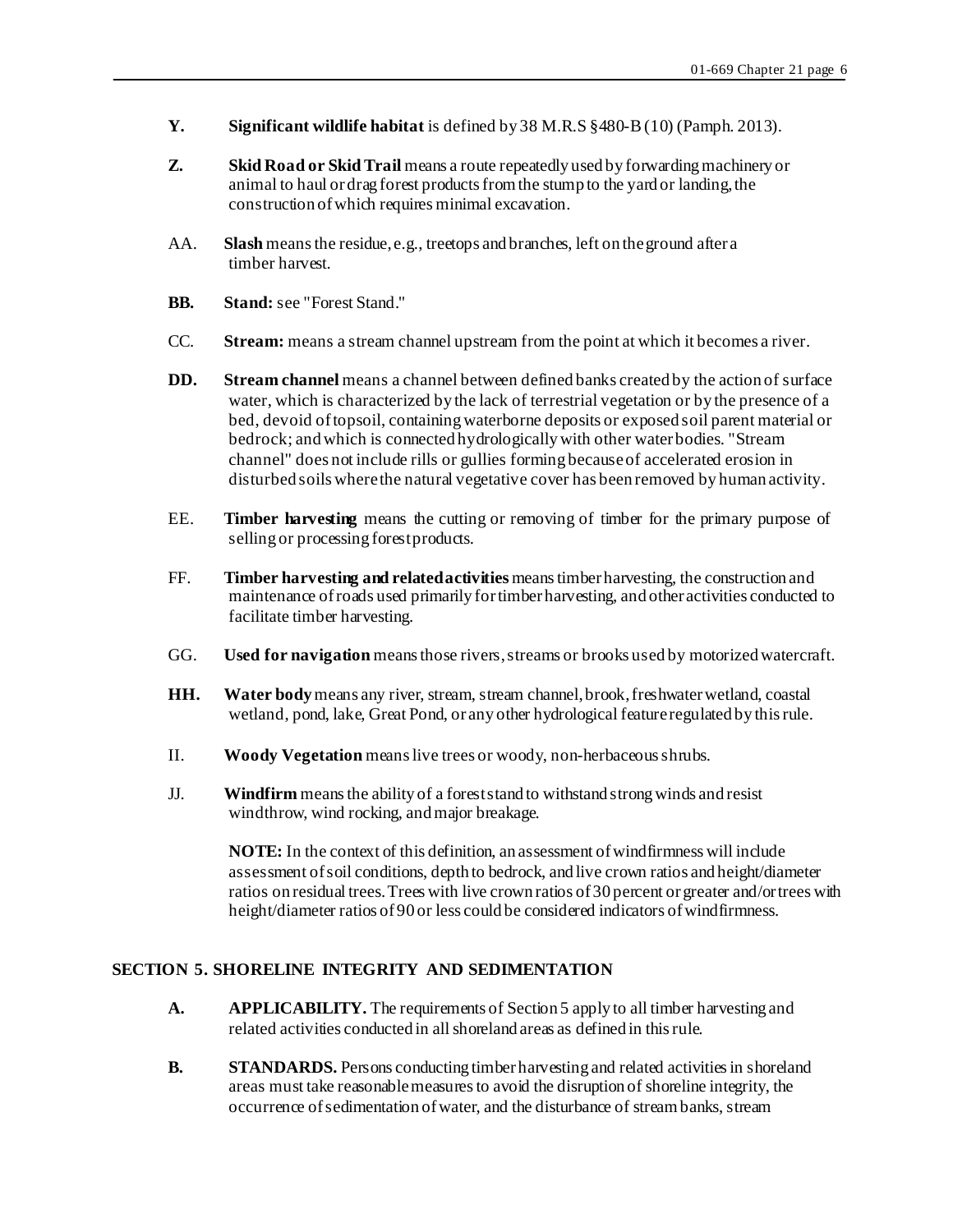channels, shorelines, and soil lying within ponds and wetlands. If, despite such precautions, the disruption of shoreline integrity, sedimentation of water, or the disturbance of stream banks, stream channels, shorelines, and soil lying within ponds and wetlands occurs, such conditions must be corrected. This section does not apply to crossings of water bodies conducted in compliance with Section 11 of this rule.

**NOTE:** For guidance on reasonable measures, consult the Bureau publication. "Best Management Practices for Forestry: Protecting Maine's Water Quality" (2004). This publication is available from the Bureau and on the Bureau's website, www.maineforestservice.gov.

## **SECTION 6.** SLASH **TREATMENT**

- A. Timber harvesting and related activities shall be conducted such that slash or debris is not left below the normal high water line of any water body. This section does not apply to minor, incidental amounts of slash that result from timber harvesting and related activities otherwise conducted in compliance with this section.
- B. No accumulation of slash shall be left within 50 feet of:
	- 1. the normal high water line of Great Ponds, rivers, non-forested wetlands larger than 10 acres, and tidal waters in the jurisdiction of the Land Use Planning Commission; and,
	- 2. the normal high water line of Great Ponds, rivers, non-forested wetlands larger than 10 acres, and tidal waters in municipalities not subject to the jurisdiction of the Land Use Planning Commission.

Slash actively used to protect soil from disturbance by equipment or to stabilize exposed soil may be left in place, provided no part thereof extends more than 4 feet above the ground.

C. Between 50 feet and 250 feet of the normal high water line of a water body identified in subsection 6.B. above, all slash larger than 3 inches in diameter must be disposed of in such a manner that no part thereof extends more than 4 feet above the ground.

# **SECTION 7.** STANDARDS FOR TIMBER HARVESTING AND RELATED ACTIVITIES IN SHORELAND AREAS **REQUIRING A** 250-FOOT ZONE

- A. **APPLICABILITY.** The requirements of Section 7 apply to all timber harvesting and related activities in shoreland areas within 250 feet, horizontal distance, of the normal high water line of:
	- 1. Rivers below the 50 square mile drainage point in the jurisdiction of the Land Use Planning Commission
	- 2. Rivers below the 25 square mile drainage point in municipalities not subject to the jurisdiction of the Land Use Planning Commission;
	- 3. Great Ponds and nonforested freshwater wetlands 10 acres or larger;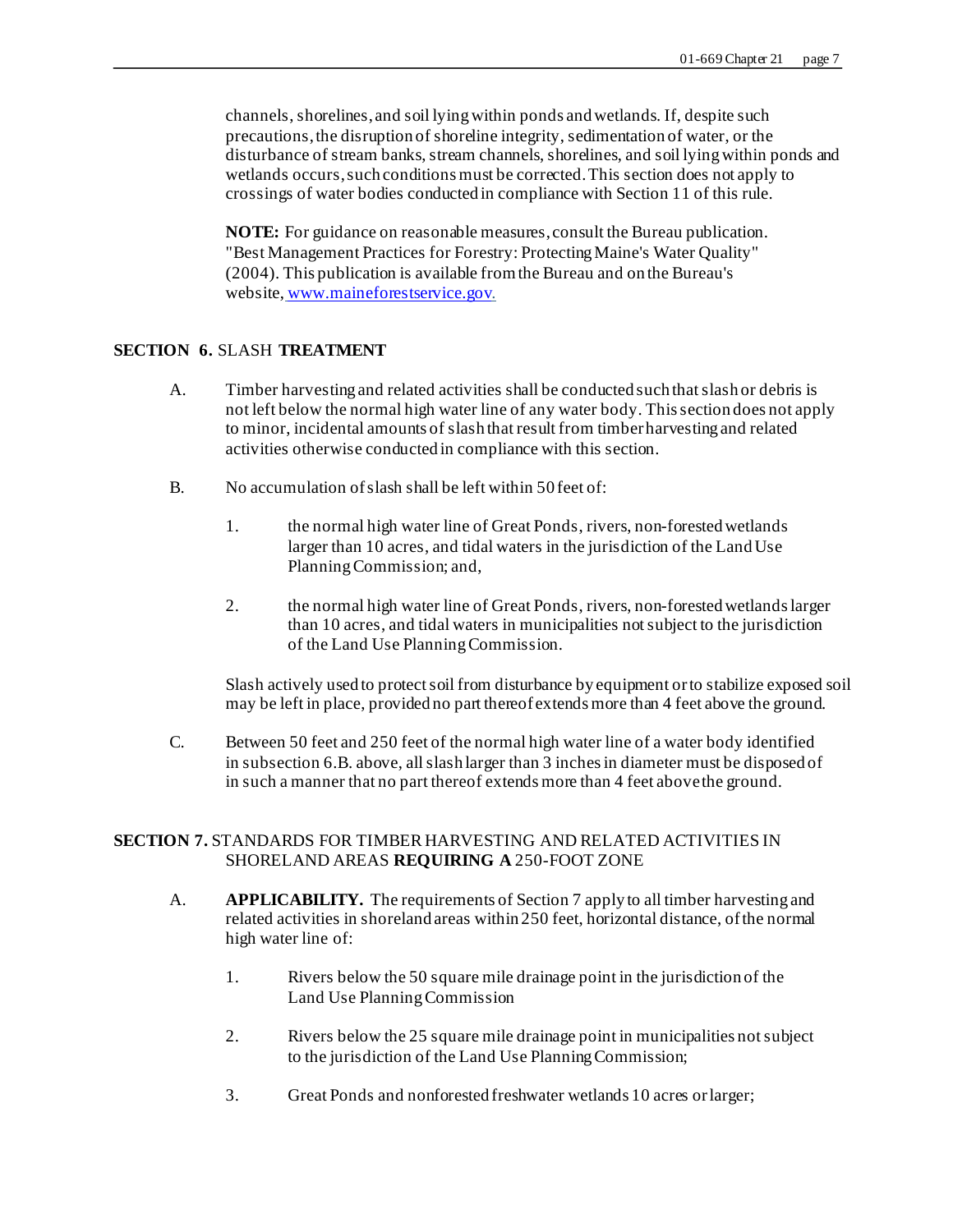- 4. Any coastal wetland; and,
- 5. Any size pond or freshwater wetland identified by the Department of Inland Fisheries and Wildlife as significant wildlife habitat or essential wildlife habitat.

## B. **SHADE AND TREE RETENTION STANDARDS**

Timber harvesting and related activities in shoreland areas subject to the requirements of Section 7 must leave adequate tree cover and shall be conducted so that a well-distributed stand of trees is retained. The requirements of this section may be satisfied by following one of the following three options:

- **1. Option 1 (40% volume removal),** which requires:
	- a. Harvesting of no more than 40 percent of the total volume on each acre involved of trees 4.5 inches DBH or greater in any 10 year period is permitted. For the purposes of these standards volume may be considered to be equivalent to basal area;
	- b. A well-distributed stand of trees which is windfirm, and other vegetation including existing ground cover, must be maintained; and,
	- c. Within 75 feet, horizontal distance, of the normal high water line of shoreland areas regulated under this section, there must be no cleared openings. At distances greater than 75 feet, horizontal distance, of the normal high water line, timber harvesting and related activities must not create single cleared openings greater than 14,000 square feet in the forest canopy. Where such openings exceed 10,000 square feet, they must be at least 100 feet apart. Such cleared openings will be included in the calculation of total volume removal. For the purposes of these standards, volume may be considered equivalent to basal area.
- 2. **Option 2 (60 square foot basal area retention),** which requires:
	- a. The residual stand must contain an average basal area of at least 60 square feet per acre of woody vegetation greater than or equal to 1.0 inch DBH, of which 40 square feet per acremust be greater than or equal to 4.5 inches DBH;
	- b. A well-distributed stand of trees which is windfirm, and other vegetation including existing ground cover, must be maintained; and,
	- c. Within 75 feet, horizontal distance, of the normal high water line of shoreland areas regulated under this section, there must be no cleared openings. At distances greater than 75 feet, horizontal distance, of the normal high water line, timber harvesting and related activities must not create single cleared openings greater than 14,000 square feet in the forest canopy. Where such openings exceed 10,000 square feet, they must be at least 100 feet apart. Such cleared openings will be included in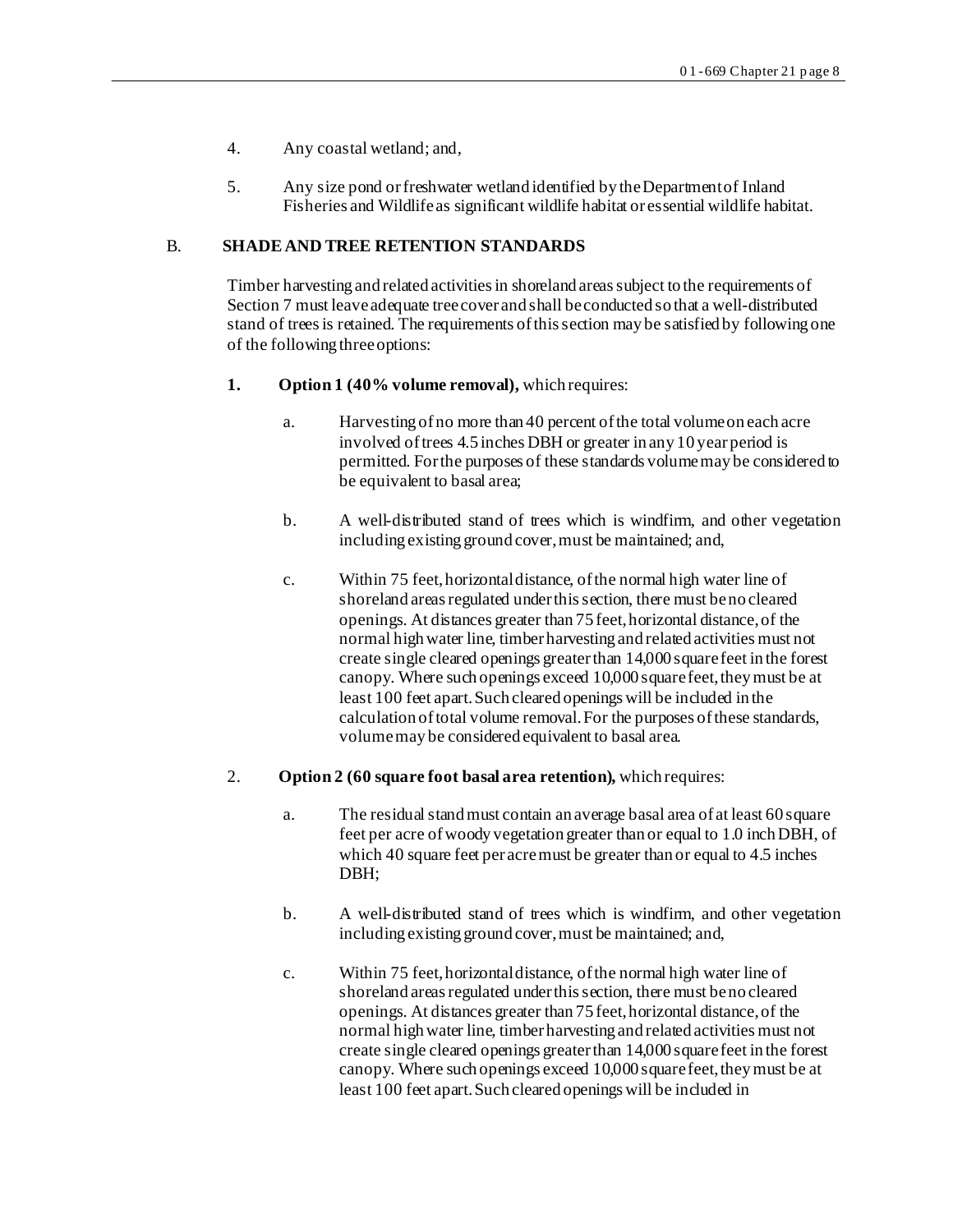the calculation of total volume removal. For the purposes of these standards, volume may be considered equivalent to basal area.

3. **Option 3 (outcome based),** which requires: An alternative method proposed in an application, signed by a Licensed Forester or certified wildlife professional, submitted by the landowner or designated agent to the Bureau and approved by the Bureau, which provides equal or better protection of the shoreland area than this rule.

Landowners must designate on the Forest Operations Notification form required by 12 M.R.S. §§8881 *et seq.* (Supp. 2013) which option they choose to use. If landowners choose Option 1 or Option 2, compliance with this section will be determined solely on the criteria for the option chosen. If landowners choose Option 3, timber harvesting and related activities may not begin until the Bureau has approved the required application.

The Bureau may verify that adequate tree cover and a well-distributed stand of trees is retained through a field procedure that uses sample plots that are located randomly or systematically to provide a fair representation of the harvest area.

## **SECTION 8. STANDARDS FOR TIMBER HARVESTING AND RELATED ACTIVITIES IN SHORELAND AREAS REQUIRING A 75-FOOT ZONE**

- A. **APPLICABILITY.** The requirements of Section 8 apply to all timber harvesting and related activities in shoreland areas within 75 feet, horizontal distance, of the normal high water line of:
	- 1. Streams between the 300 acre drainage point and the 50 square mile drainage point in the jurisdiction of the Land Use Planning Commission; and,
	- 2. Between the 300 acre drainage point and the 25 square mile drainage point in municipalities not subject to the jurisdiction of the Land Use Planning Commission.

## **B. SHADE AND TREE RETENTION STANDARDS**

Timber harvesting and related activities in shoreland areas subject to the requirements of Section 8 must leave adequate tree cover and shall be conducted so that a well-distributed stand of trees is retained. The requirements of this section may be satisfied by following one of the following three options:

- **1. Option 1 (40% volume removal),** which requires:
	- a. Harvesting of no more than 40 percent of the total volume on each acre involved of trees 4.5 inches **DBH** or greater in any 10 year period is permitted. For the purposes of these standards volume may be considered to be equivalent to basal area;
	- b. A well-distributed stand of trees which is windfirm, and other vegetation including existing ground cover, must be maintained; and,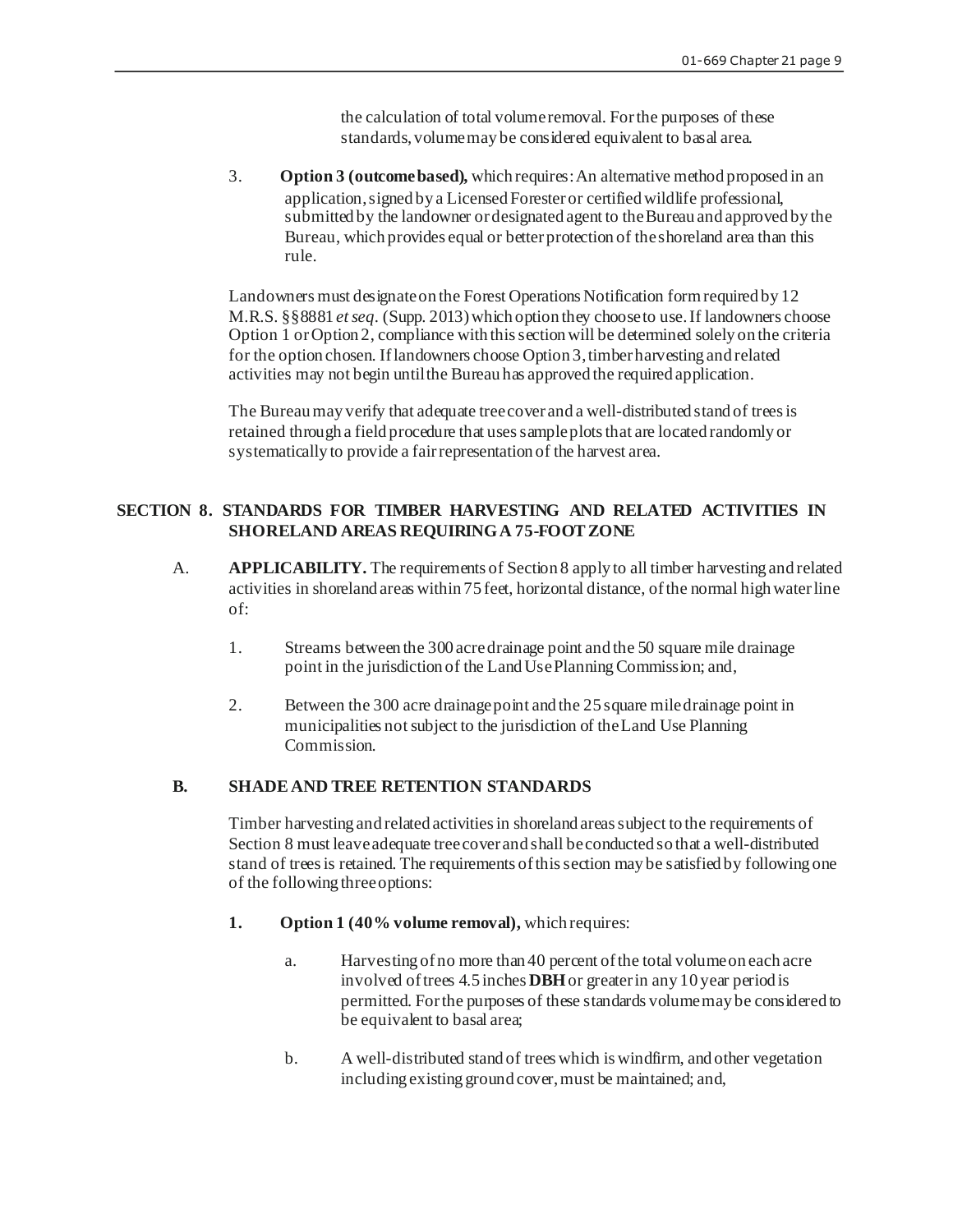- c. There must be no cleared openings.
- 2. **Option 2 (60 square foot basal area retention),** which requires:
	- a. The residual stand must contain an average basal area of at least 60 square feet per acre of woody vegetation greater than or equal to 1.0 inch **DBH,** of which 40 square feet per acre must be greater than or equal to 4.5 inches **DBH;**
	- b. A well-distributed stand of trees which is windfirm, and other vegetation including existing ground cover, must be maintained; and,
	- c. There must be no cleared openings.
- 3. **Option 3 (outcome based),** which requires: An alternative method proposed in an application, signed by a Licensed Forester or certified wildlife professional, submitted by the landowner or designated agent to the Bureau and approved by the Bureau, which provides equal or better protection of the shoreland area than this rule.

Landowners must designate on the Forest Operations Notification form required by 12 M.R.S. §§8881 *et seq.* (Supp. 2013) which option they choose to use. If landowners choose Option 1 or Option 2, compliance with this section will be determined solely on the criteria for the option chosen. If landowners choose Option 3, timber harvesting and related activities may not begin until the Bureau has approved the required application.

The Bureau may verify that adequate tree cover and a well-distributed stand of trees is retained through a field procedure that uses sample plots that are located randomly or systematically to provide a fair representation of the harvest area.

 4. **Exception.** Timber harvesting and related activities conducted in the jurisdiction of the Land Use Planning Commission between the 300 acre drainage point and the 25 square mile drainage point are not subject to the requirements of Section 8.B. of this rule, but must be conducted to retain sufficient vegetation to maintain shading of surface waters.

# **SECTION 9. SKID TRAILS, YARDS, AND EQUIPMENT OPERATION**

- **A. APPLICABILITY.** The requirements of Section 9 apply to the construction, maintenance, and use of skid trails and yards in shoreland areas. This section does not apply to crossings of water bodies conducted in compliance with Section 11 of this rule.
- **B. STREAM CHANNELS.** Equipment used in timber harvesting and related activities shall not use stream channels as travel routes except when:
	- 1. surface waters are frozen and snow covered; and,
	- 2. the activity will not result in any ground disturbance.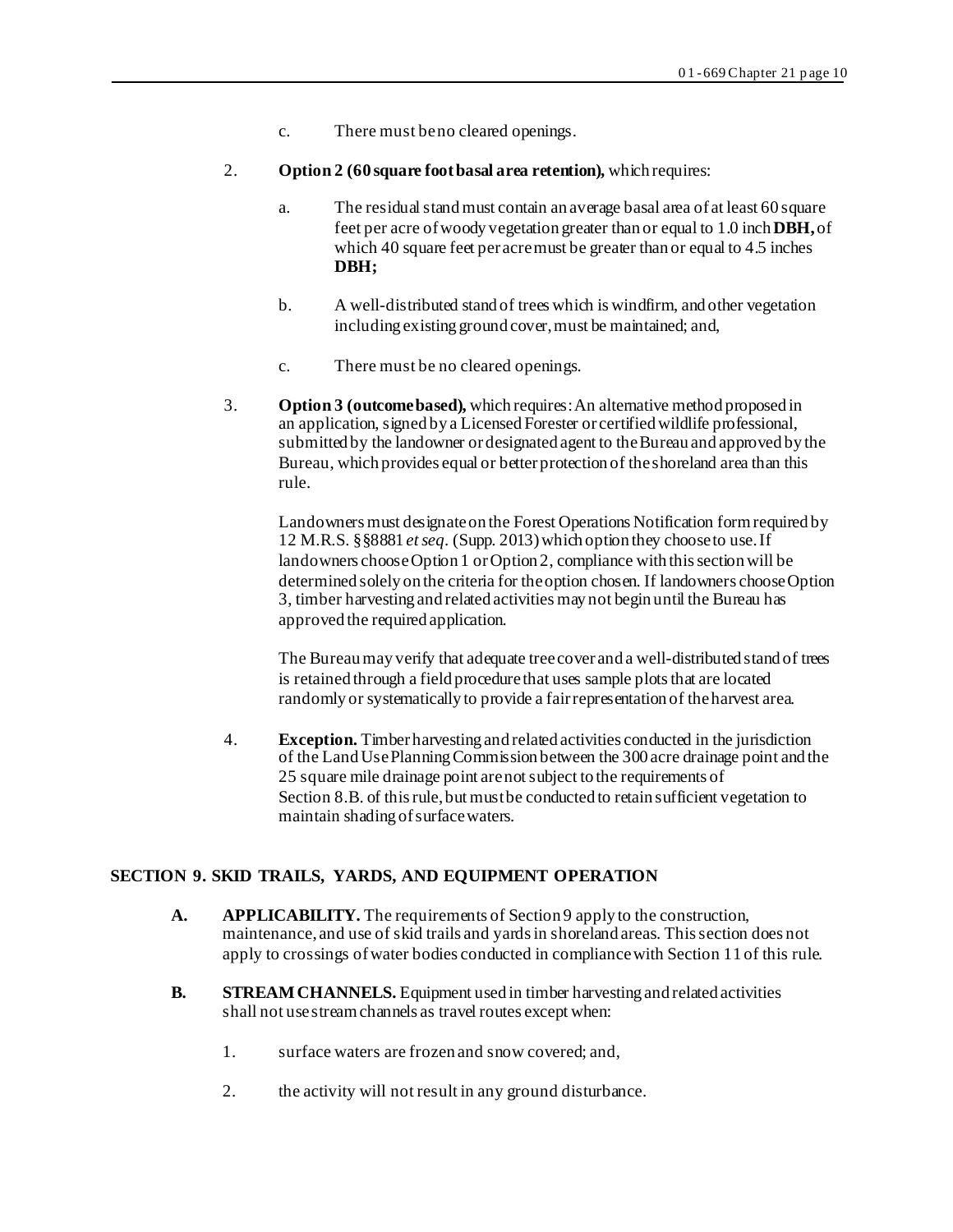C. **DESIGN, CONSTRUCTION, AND CLOSEOUT.** Skid trails and yards must be designed and constructed to prevent sediment and concentrated water runoff from entering• a water body. Upon termination of their use, skid trails and yards must be stabilized.

# D. **SETBACKS**

- 1. Except for crossings of stream channels or freshwater wetlands, equipment used in timber harvesting and related activities, including but not limited to the use of skid trails and yards, must be operated to avoid the exposure of mineral soil within 25 feet of any water body or wetland regulated by this rule. On slopes of 10 percent or greater, the setback for equipment operation must be increased by 20 feet, plus an additional 10 feet for each 5 percent increase in slope above 10 percent. These requirements are presented in an alternative format in the slope table in Section 12 of this rule.
- 2. The provisions of this subsection apply only to a face sloping toward the water body or freshwater or coastal wetland, provided, however, that no portion of such exposed mineral soil on a back face is closer than 25 feet from the normal high water line of a water body or upland edge of a freshwater or coastal wetland. The setback requirements of this subsection shall not apply to skid trail approaches to crossings of stream channels or freshwater wetlands.
- 3. Where such setbacks are impracticable, appropriate techniques shall be used to avoid sedimentation of the water body or wetland. Such techniques may include the installation of sump holes or settling basins, and/or the effective use of additional ditch relief culverts and ditch water turnouts placed to avoid sedimentation of the water body or wetland. If, despite such precautions, sedimentation or the disruption of shoreline integrity occurs, such conditions must be corrected.
- E. **Exception.** Timber harvesting and related activities in shoreland areas of streams draining less than 300 acres and wetlands adjacent to such streams may be conducted in a manner not in conformity with the setback requirements of the foregoing subsections provided persons conducting such activities take reasonable measures to avoid the disruption of shoreline integrity, the occurrence of sedimentation of water, and the disturbance of stream banks, stream channels, shorelines, and soil lying within ponds and wetlands. If, despite such precautions, the disruption of shoreline integrity, sedimentation of water, or the disturbance of stream banks, stream channels, shorelines, and soil lying within ponds and wetlands occurs, such conditions must be corrected.

**NOTE:** For guidance on reasonable measures, consult the Bureau publication, "Best Management Practices for Forestry: Protecting Maine's Water Quality" (2004). This publication is available from the Bureau and on the Bureau's website, www.maineforestservice.gov.

# **SECTION 10. LAND MANAGEMENT ROAD CONSTRUCTION AND MAINTENANCE STANDARDS**

A. **APPLICABILITY.** The requirements of Section 10 apply to the construction, maintenance, and use of land management roads in shoreland areas. This section does not apply to crossings of water bodies conducted in compliance with Section 11 of this rule.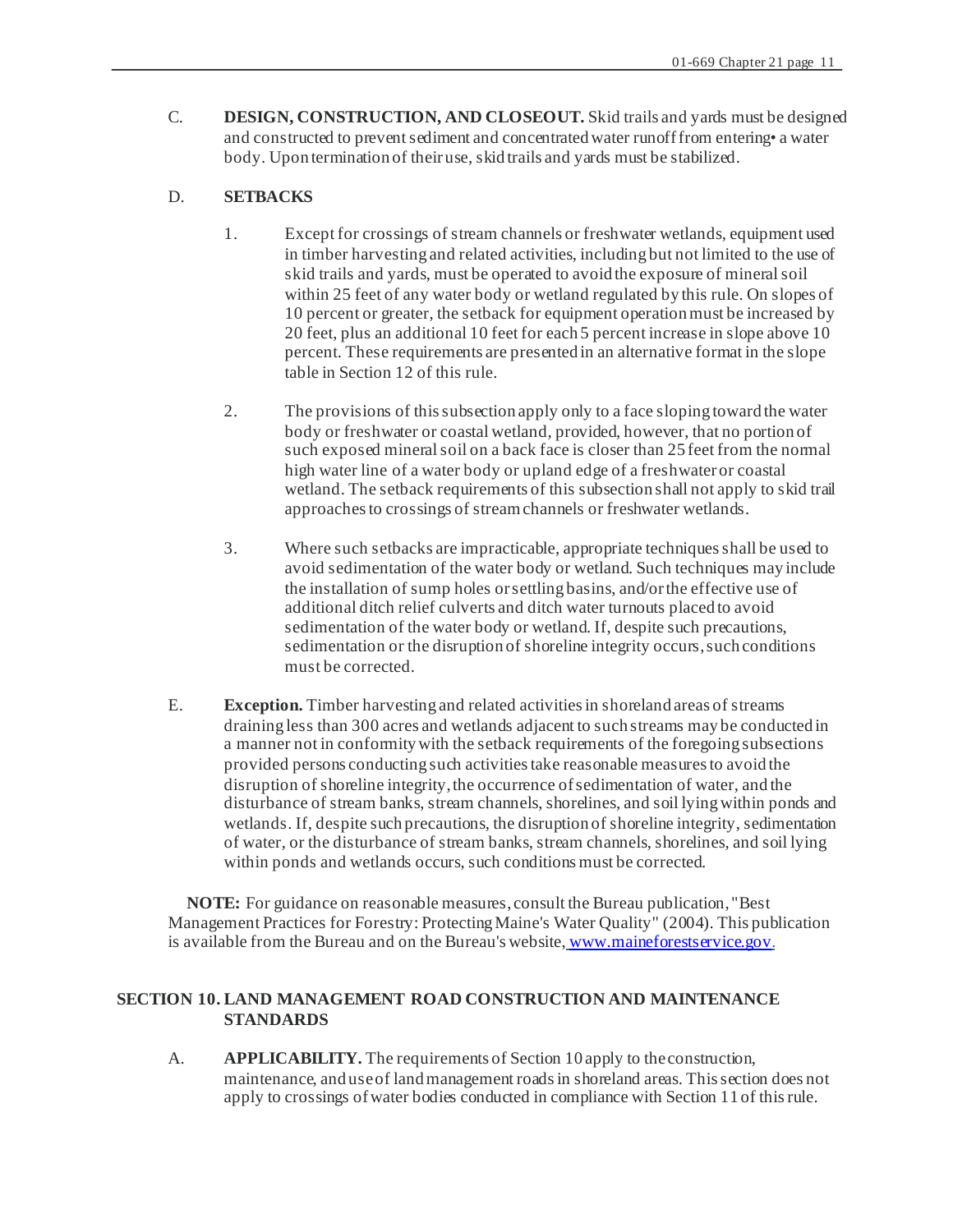- **B. ROAD DESIGN, CONSTRUCTION, AND MAINTENANCE.** Land management roads, including approaches to crossings of stream channels and freshwater wetlands, ditches and other related structures, must be designed, constructed, and maintained to prevent sediment and concentrated water runoff from directly entering the water body. Surface water on or adjacent to crossing approaches must be diverted through vegetative filter strips to avoid sedimentation of the watercourse. Because roadside ditches may not extend to the resource being crossed, filter strips must be established in accordance with the slope table in Section 12 of this rule.
- **C. SETBACKS.** Land management roads and associated ditches, excavation, and fill must be set back at least:
	- 1. 100 feet from the normal high-water line of a Great Pond or a river that flows to a Great Pond, rivers draining more than 50 square miles in the jurisdiction of the Land Use Planning Commission, rivers draining more than 25 square miles in municipalities not subject to the jurisdiction of the Land Use Planning Commission, nonforested freshwater wetlands 10 acres or larger, any coastal wetland, and any pond or freshwater wetland identified by the Department of Inland Fisheries and Wildlife as significant wildlife habitat or essential wildlife habitat;
	- 2. 50 feet from the normal high water line of streams draining more than 300 acres but less than 50 square miles in the jurisdiction of the Land Use Planning Commission and streams below the 300 acre drainage but above the 25 square mile drainage point in municipalities not subject to the jurisdiction of the Land Use Planning Commission; and,
	- 3. 25 feet from the normal high water line of streams draining less than 300 acres and ponds or freshwater wetlands larger than 4,300 square feet but less than 10 acres that are not identified by the Department of Inland Fisheries and Wildlife as significant wildlife habitat or essential wildlife habitat.

# **4. Exceptions**

- a. The minimum 100 foot setback specified in subsection 1 above may be reduced to no less than 50 feet, if, prior to construction, the landowner or the landowner's designated agent demonstrates to the Bureau's satisfaction that no reasonable alternative exists and that appropriate techniques will be used to prevent sedimentation of the water body. Such techniques may include, but are not limited to, the installation of settling basins, and/or the effective use of additional ditch relief culverts and turnouts placed to avoid sedimentation of the water body. If, despite such precautions, sedimentation or the disruption of shoreline integrity occurs, such conditions must be corrected.
- b. The minimum 50 foot setback specified in subsection 2 above may be reduced to no less than 25 feet, if, prior to construction, the landowner or the landowner's designated agent demonstrates to the Bureau's satisfaction that no reasonable alternative exists and that appropriate techniques will be used to prevent sedimentation of the water body. Such techniques may include, but are not limited to, the installation of settling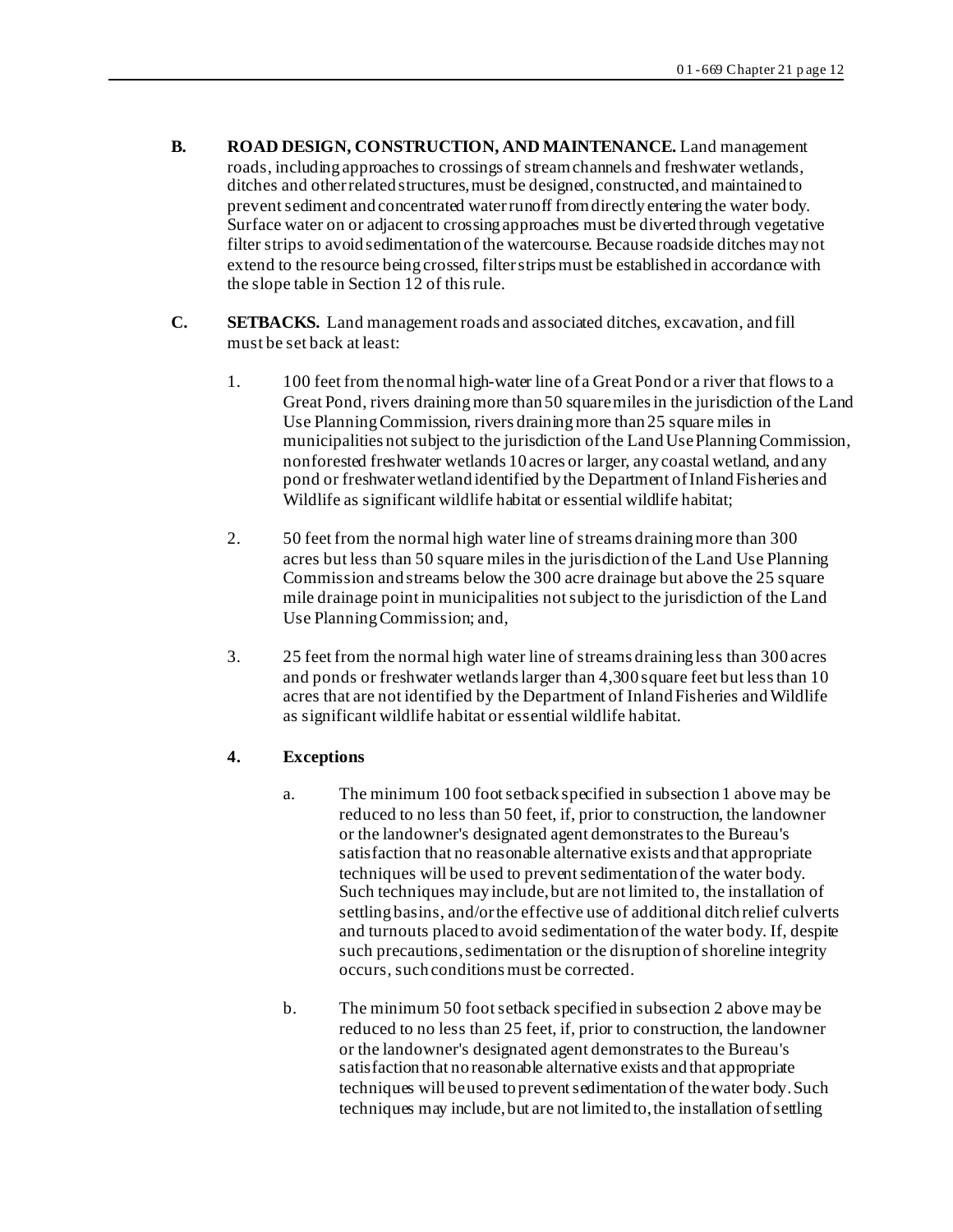basins, and/or the effective use of additional ditch relief culverts and turnouts placed to avoid sedimentation of the water body or the disruption of shoreline integrity. If, despite such precautions, sedimentation or the disruption of shoreline integrity occurs, such conditions must be corrected.

- 5. On slopes of 10 percent or greater, the land management road setback must be increased by at least 20 feet, plus an additional 10 feet for each 5 percent increase in slope above 10 percent, but in no case may the land management road setback be less than that indicated in the slope table presented in Section 12 of this rule.
- 6. New land management roads are not permitted within the shoreland area along Significant River Segments as identified in 38 M.R.S. §437 (Supp. 2013), nor in Resource Protection Districts as identified in municipal shoreland zoning ordinances nor in Recreation Protection Subdistricts (P-RR) as identified by the Land Use Planning Commission, unless, prior to construction, the landowner or the landowner's designated agent makes a clear demonstration to the Bureau's satisfaction that no reasonable alternative route exists outside the shoreland zone, and that the new road must be set back as far as practicable from the normal high water line and screened from the river by existing vegetation.
- **D. MAINTENANCE.** Ditches, culverts, bridges, dips, water turnouts and other water control installations associated with roads must be maintained on a regular basis to assure effective functioning. Drainage structures shall deliver a dispersed flow of water into an unscarified filter strip no less than the width indicated in the slope table set forth in Section 12 of this rule. Where such filter strip is impracticable, appropriate techniques shall be used to avoid sedimentation of the water body or wetland. Such techniques may include the installation of sump holes or settling basins, and/or the effective use of additional ditch relief culverts and ditch water turnouts placed to avoid sedimentation of the water body or wetland. If, despite such precautions, sedimentation or the disruption of shoreline integrity occurs, such conditions must be corrected.
- **E. ROAD CLOSEOUT AND DISCONTINUANCE.** Maintenance of the water control installations required above must continue until use of the road is discontinued and the road is put to bed by effective installation of water bars or other adequate road drainage structures at appropriate intervals, constructed to avoid surface water flowing over or under the water bar, and extending sufficient distance beyond the traveled way so that water does not reenter the road surface.
- **F. UPGRADING EXISTING ROADS.** Extension or enlargement of presently existing roads must conform to the provisions of this section. Any nonconforming existing road may continue to exist and to be maintained, as long as the nonconforming conditions are not made more nonconforming.

**Exception.** Extension or enlargement of presently existing roads need not conform to the setback requirements of Section 10.0 if, prior to extension or enlargement, the landowner or the landowner's designated agent demonstrates to the Bureau's satisfaction that no reasonable alternative exists and that appropriate techniques will be used to prevent sedimentation of the water body. Such techniques may include, but are not limited to, the installation of settling basins, and/or the effective use of additional ditch relief culverts and turnouts placed to avoid sedimentation of the water body. If, despite such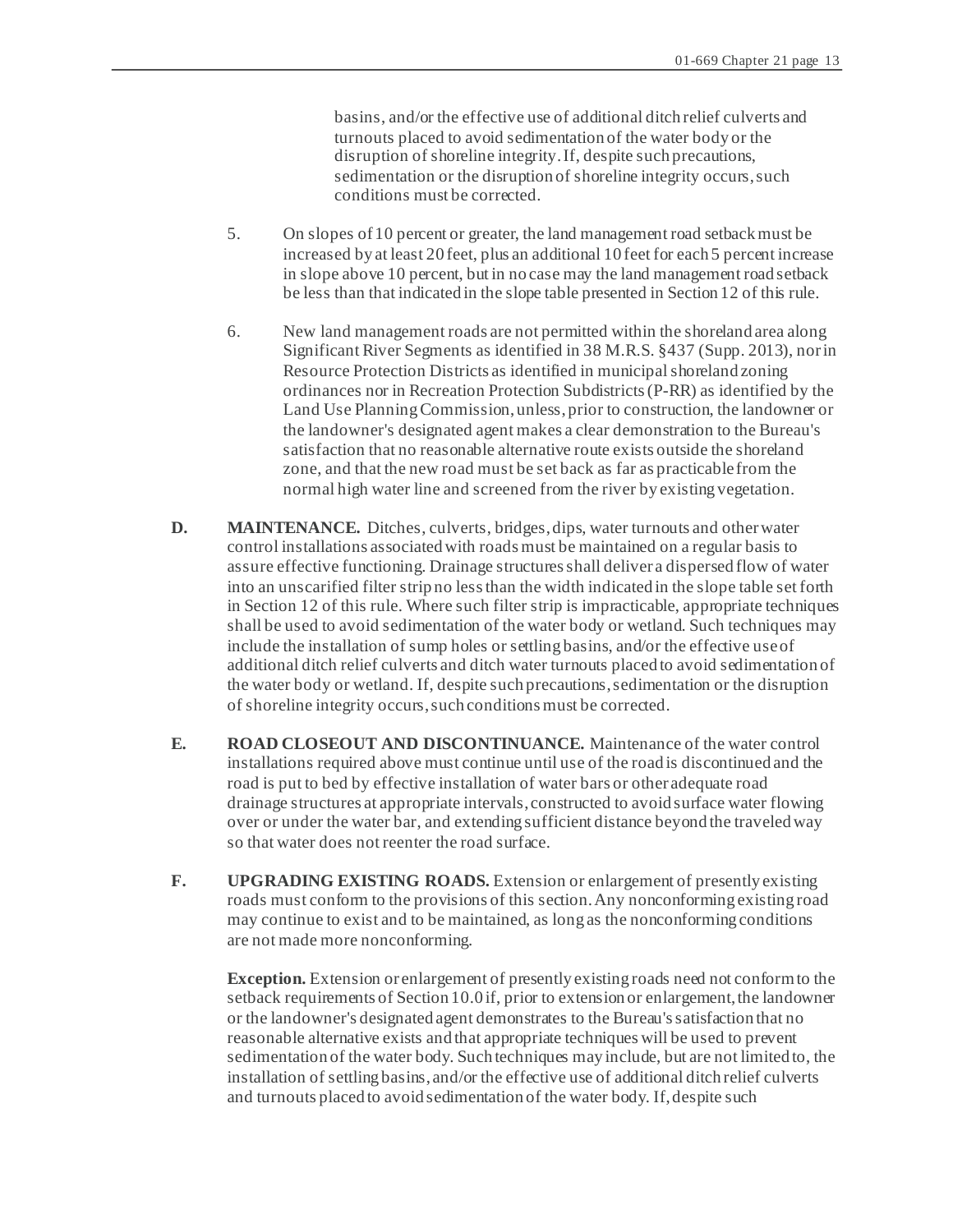precautions, sedimentation or the disruption of shoreline integrity occurs, such conditions must be corrected.

G. **ADDITIONAL MEASURES.** In addition to the foregoing minimum requirements, persons undertaking construction and maintenance of roads and stream crossings must take reasonable measures to avoid sedimentation of surface waters.

**NOTE:** For guidance on reasonable measures, consult the Bureau publication, "Best Management Practices for Forestry: Protecting Maine's Water Quality" (2004). This publication is available from the Bureau and on the Bureau's website,www.maineforestscrvicc.gov.

## **SECTION 11. CROSSINGS OF WATER BODIES**

**A. APPLICABILITY.** The requirements of Section 11 apply to all crossings of stream channels, rivers, ponds, lakes, Great Ponds, nonforested freshwater wetlands, coastal wetlands, and freshwater wetlands identified by the Department of Inland Fisheries and Wildlife as significant wildlife habitat or essential wildlife habitat.

## **B. ALL CROSSINGS**

- 1. Crossings must allow for fish passage at all times of the year, must not impound water, and must allow for the maintenance of normal stream flows.
- **2. Determination of flow.** Provided they are properly applied and used for the circumstances for which they are designed, methods including but not limited to the following are acceptable to the Bureau as means of calculating the 10 year and 25 year frequency water flows and thereby determining crossing sizes as required in this section: The United States Geological Survey (USGS) Methods; specifically: Hodgkins, G. 1999. *Estimating the Magnitude of Peak Flows for Streams in Maine for Selected Recurrence Intervals.* U.S. Geological Survey. Water Resources Investigations Report 99-4008. 45 pp.
- **3. Upgrading existing crossings.** Extension or enlargement of presently existing crossings must conform to the provisions of this section. Any nonconforming existing crossing may continue to exist and be maintained, as long as the nonconforming conditions are not made more nonconforming; however, any maintenance or repair work done below the normal high water line must conform to the provisions of this section.

#### **4. Bureau Permits and Permit by Rule**

a. **Permits.** An application for a permit must be submitted to the Bureau at least 60 days prior to the construction of any new permanent crossing or the replacement of a permanent crossing of any waterbody subject to a 250' shoreland area as defined by  $\S(4)(W)(1)$  of this rule, non-forested freshwater wetlands larger than 4,300 square feet and any crossing that will not conform to permit by rule standards. An individual permit application is required for each crossing. The permit application must contain all information required by the Bureau, including a description of how negative impacts to the resource will be avoided and minimized to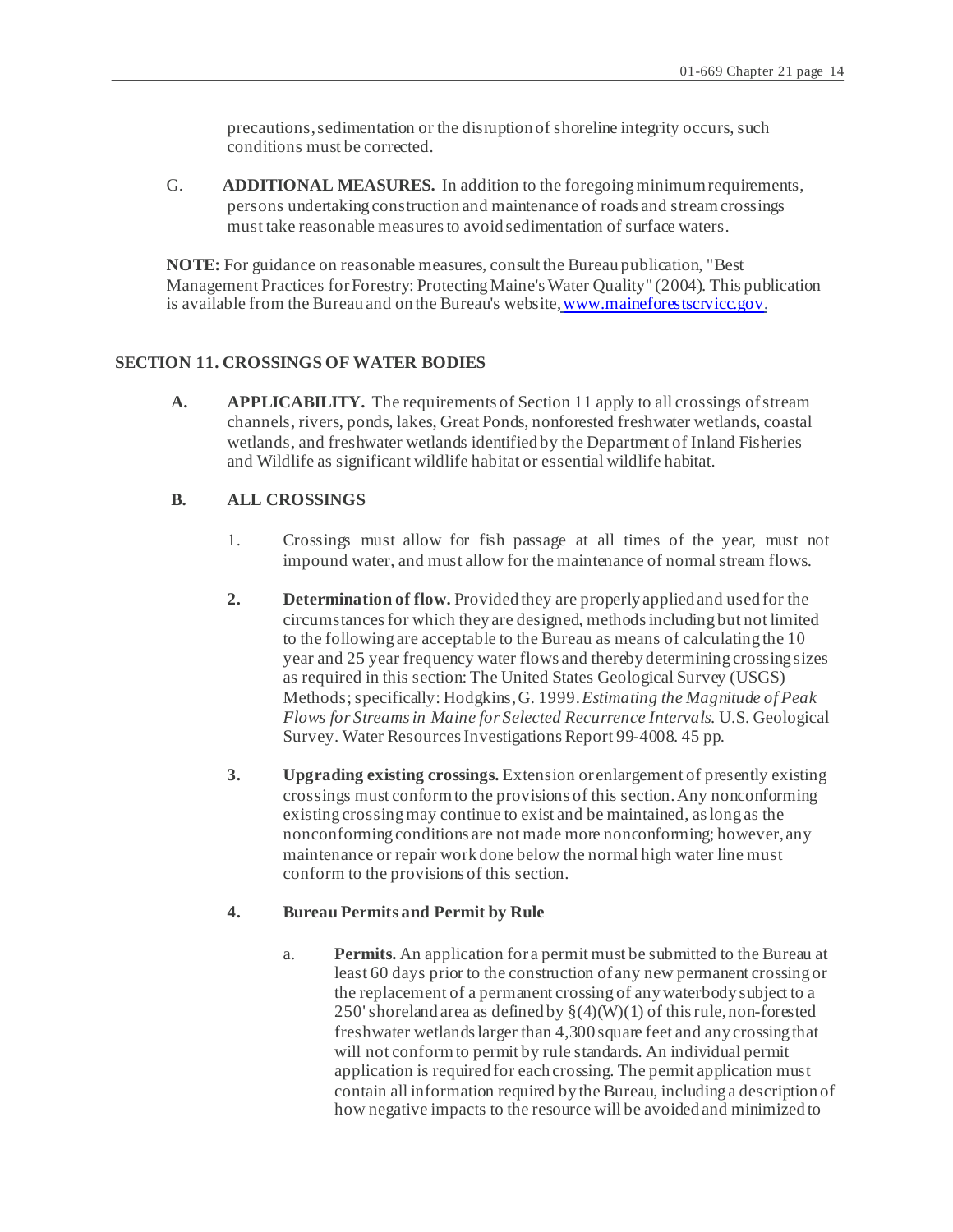the extent practicable. When granting a permit the Bureau may impose such reasonable terms and conditions as the Bureau considers appropriate in order to satisfy the purpose set forth in its governing statutes and rules.

- b. **Permit by Rule.** Crossings must conform to standards of this section to qualify for permit by rule. If a crossing does not conform to these standards an application for a full permit must be submitted per  $\S(11)(B)(4)(a)$  above. A permit by rule must be submitted to the Bureau prior to construction, maintenance, alteration, and replacement of permanent crossings of waterbodies subject to a 75' shoreland area or adjacent shoreland area as defined by  $\S(4)(W)(2)$  and (3) of this rule except all non-forested freshwater wetlands greater than 4,300 square feet which require a permit as described in  $\S(11)(B)(4)(a)$ . Multiple crossings within one township or municipality may be submitted on one permit by rule form. The permit by rule must contain all information required by the Bureau, including:
	- i. a map showing the location of all proposed permanent crossings. Maps must be of sufficient quality and scale for a person unfamiliar with the area to locate the crossing;
	- ii. for any temporary or permanent crossing that requires a permit from state or federal agencies, a copy of the approved permit or permits; and,
	- iii. a statement signed by the permit applicant that all temporary and permanent crossings will be constructed, maintained, and closed out in accordance with the requirements of this chapter.
- c. **Exception** A permit or permit by rule is not required for the repair and maintenance of an existing crossing or for the replacement of an existing crossing, including ancillary crossing installation activities such as excavation and filling, in any protected natural resource area, as long as:
	- i. Erosion control measures are taken to prevent sedimentation of the water;
	- ii. The crossing does not block passage for fish in the protected natural resource area;
	- iii. For replacement crossings of a river, stream or brook:
		- a. The replacement crossing is designed, installed and maintained to match the natural stream grade to avoid drops or perching; and
		- b. As site conditions allow, crossing structures that are not open bottomed are embedded in the stream bottom at least 25% of the culvert or other structure's diameter, except that a crossing structure does not have to be embedded more than 2 feet.
	- iv. The Bureau is notified prior to the activity in accordance with  $\S(11)(8)(6)$  of this rule.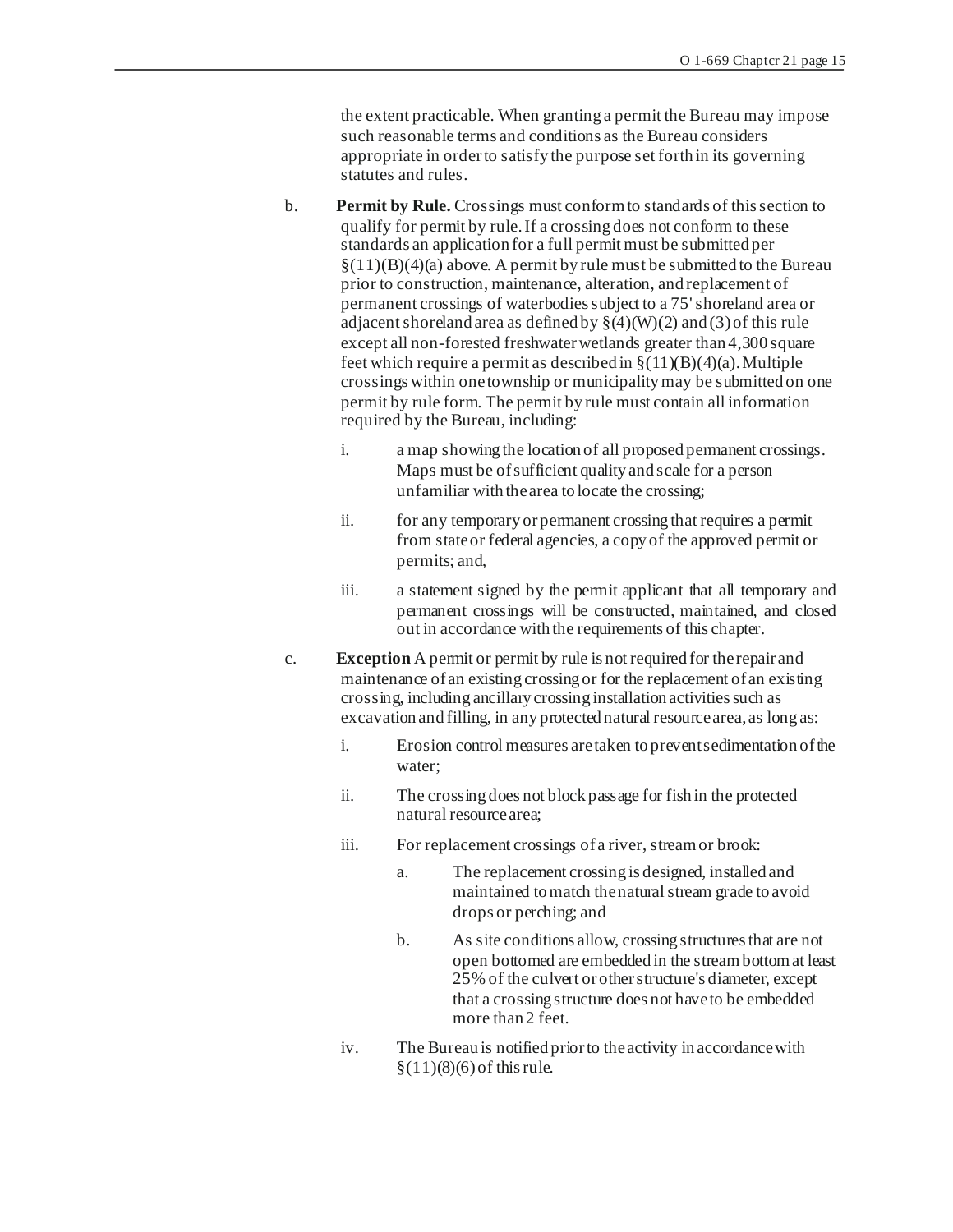For purposes of this subsection, "repair and maintenance" includes but is not limited to the riprapping of side slopes or culvert ends; removing debris and blockages within the crossing structure and at its inlet and outlet; and installing or replacing culvert ends if less than 50% of the crossing structure is being replaced.

## 5. **Other Agency Permits**

- a. Any timber harvesting and related activities involving the design, construction, and maintenance of crossings on water bodies other than a stream channel or river, including crossings of Significant River Segments and freshwater wetlands identified by the Department of Inland Fisheries and Wildlife as significant wildlife habitat or essential wildlife habitat, may require a permit from the US Army Corps of Engineers. When a permit is required, the crossing is not required to meet the standards of this section provided it conforms with all applicable state and federal requirements and any permit conditions.
- b. Any timber harvesting and related activities involving the design, construction, and maintenance of crossings of freshwater wetlands identified by the Department of Inland Fisheries and Wildlife as essential wildlife habitat require prior consultation with the Department of Inland Fisheries and Wildlife.
- 6. **Notice to Bureau.** Notification to the Bureau is required prior to construction, maintenance, alteration, and replacement of crossings. Written notice of all temporary and permanent water body crossing construction, maintenance, alteration, and replacement activities in shoreland areas regulated by this rule must be given to the Bureau prior to the commencement of such activities. Multiple crossings within one township or municipality may be submitted on one notification form. Such notice must contain all information required by the Bureau, including:
	- a. a map showing the location of all proposed permanent crossings. Maps must be of sufficient quality and scale for a person unfamiliar with the area to locate the crossing;
	- b. for any temporary or permanent crossing that requires a permit from state or federal agencies, a copy of the approved permit or permits; and,
	- c. a statement signed by the responsible party that all temporary and permanent crossings will be constructed, maintained, and closed out in accordance with the requirements of this chapter.

#### **C. SKID TRAIL CROSSINGS**

#### **1. Design and Construction**

a. All skid trail crossings of streams and rivers below the 25 square mile drainage point require a bridge or culvert sized according to the requirements of subsection 2 below.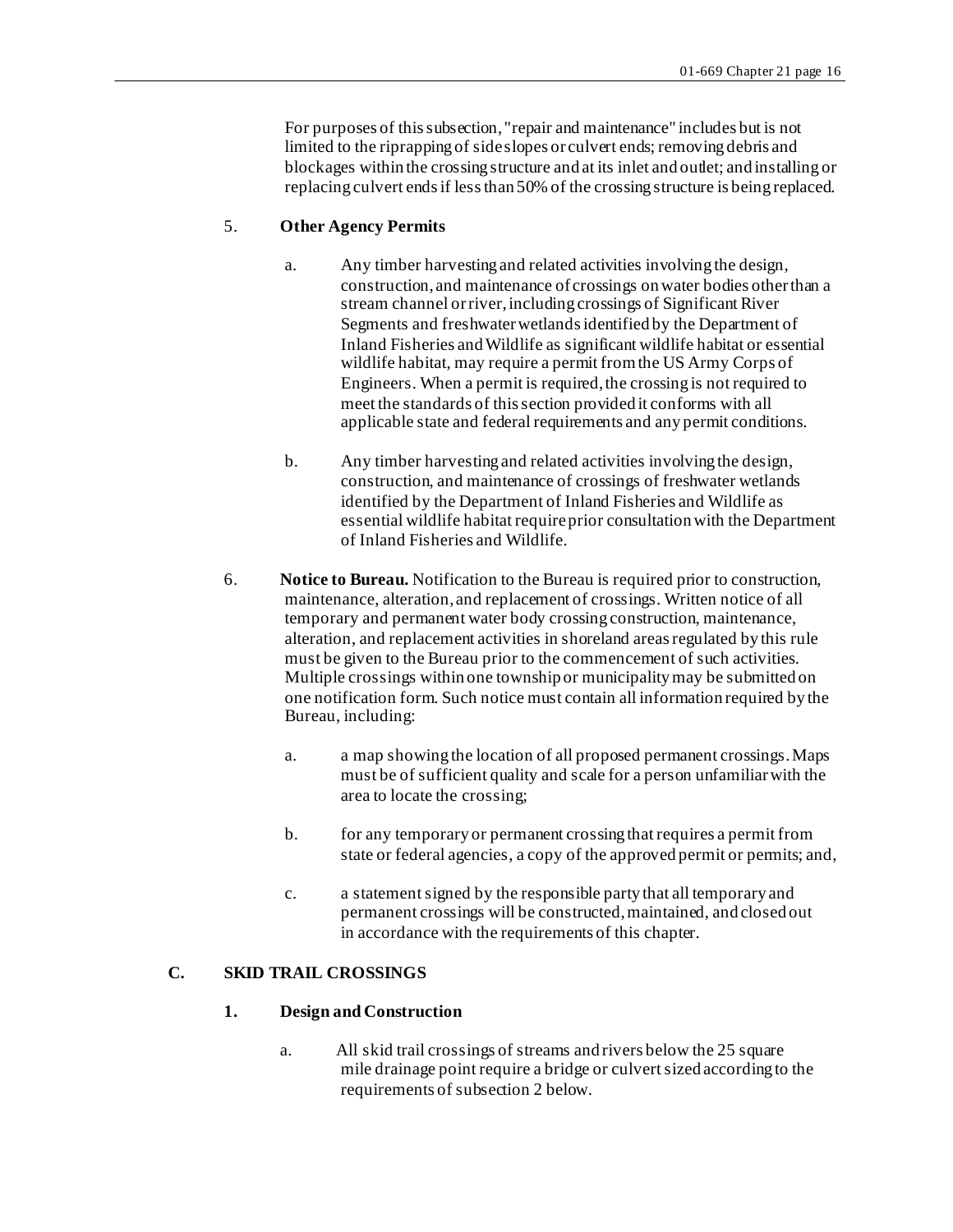- b. Streams above the 25 square mile drainage point may be crossed using temporary structures that are not bridges or culverts but which meet the requirements of the following subsection c; or
	- i. when stream channels are frozen and snow-covered; or
	- ii. when stream channels are composed of a hard surface which will not be eroded or otherwise damaged.
- c. All skid trail crossings of streams must be designed, constructed, and maintained, such that:
	- i. sedimentation of surface waters is reasonably avoided;
	- ii. there is no substantial disturbance of the bank or stream channel;
	- iii. fish passage is not impeded; and,
	- iv. water flow is not unreasonably impeded.

- 2. **Bridge and Culvert Sizing.** The following requirements apply to skid trail crossings of stream channels when surface waters are unfrozen:
	- a. Bridges and culverts must be installed and maintained to provide an opening sufficient in size and structure to accommodate 25 year frequency water flows or with a cross-sectional area at least equal to 3times the cross-sectional area of the stream channel.
	- b. Temporary bridge and culvert sizes may be smaller than provided in subsection a above if techniques are effectively employed such that in the event of culvert or bridge failure, the natural course of water flow is maintained and sedimentation of the water body is avoided. Such crossing structures must be at least as wide as the channel and, if not culverts, placed above the normal high water line. Techniques may include, but are not limited to, the effective use of any, a combination of, or all of the following:
		- i. use of temporary skidder bridges;
		- ii. removing culverts prior to the onset of frozen ground conditions;
		- iii. using water bars in conjunction with culverts;
		- iv. using road dips in conjunction with culverts.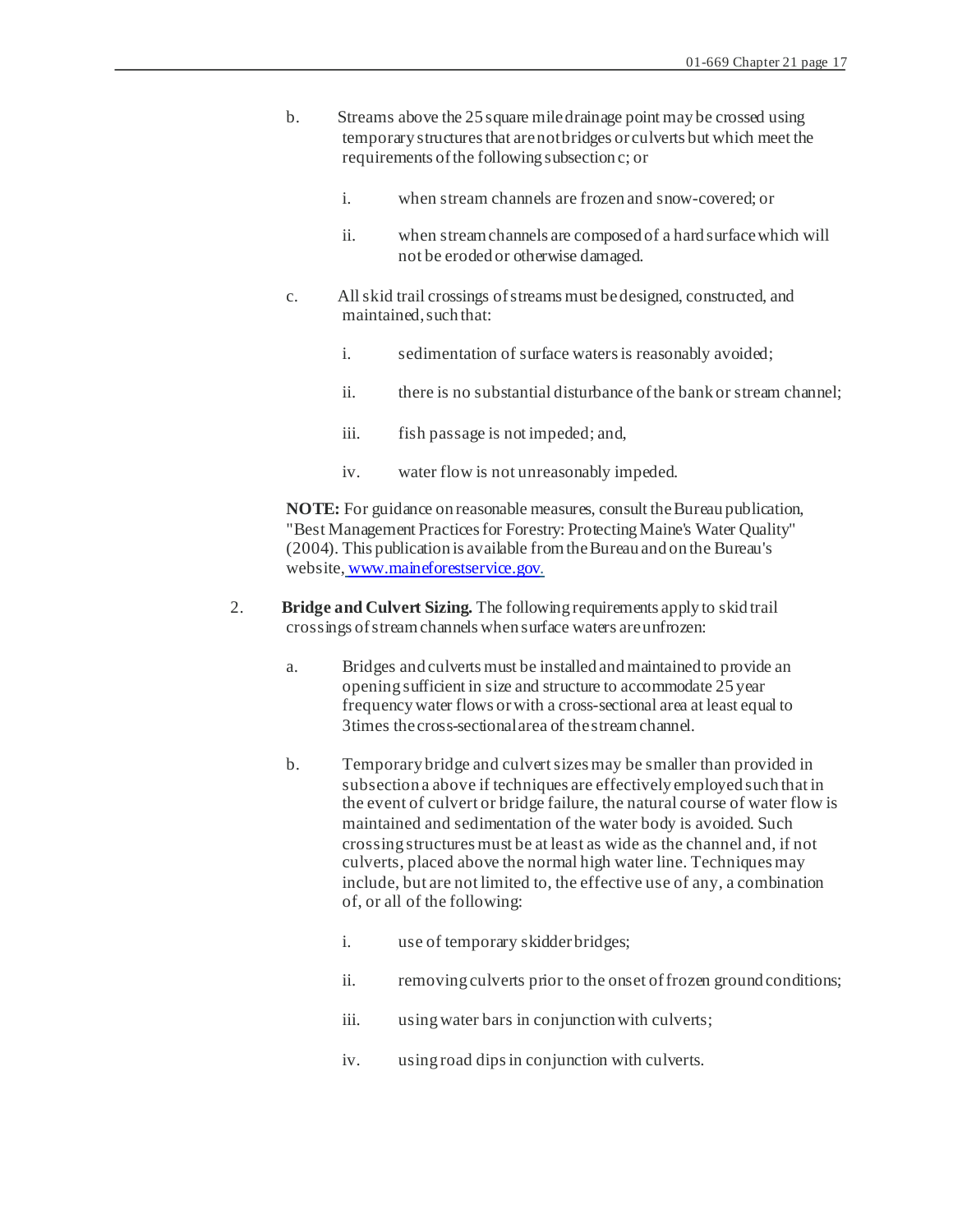- c. Culverts utilized in stream crossings must:
	- i. be installed at or below stream bed elevation;
	- ii. be seated on firm ground;
	- iii. have soil compacted at least halfway up the side of the culvert;
	- iv. be covered by soil to a minimum depth of 1 foot or according to the culvert manufacturer's specifications, whichever is greater; and
	- v. have a headwall at the inlet end which is adequately stabilized by rip-rap or other suitable means to reasonably avoid erosion of material around the culvert.

- d. Stream crossings allowed under this section, but located in flood hazard areas (i.e. A zones) as identified on a community's Flood Insurance Rate Maps (FIRM) or Flood Hazard Boundary Maps (FHBM), must be designed and constructed under the stricter standards contained in that community's National Flood Insurance Program (NFIP). For example, a crossing may be required to pass a 100-year flood event.
- 3. **Closeout.** Upon completion of timber harvesting and related activities, or upon the expiration of a Forest Operations Notification, whichever is earlier, the following requirements apply:
	- a. Bridges and culverts installed for stream crossings by skid trails must either:
		- i. comply with the standards for stream channel crossings by land management roads as set forth in this rule, or
		- ii. be removed and areas of exposed soil stabilized.
	- b. Crossing structures that are not bridges or culverts must either:
		- i. be removed immediately following timber harvesting and related activities, or
		- ii. if frozen into the stream bed or bank, as soon as practical after snowmelt.
	- c. Stream channels, banks and approaches to crossings of water bodies must be immediately stabilized on completion of harvest, or if the ground is frozen and/or snow-covered, as soon as practical after snowmelt. If,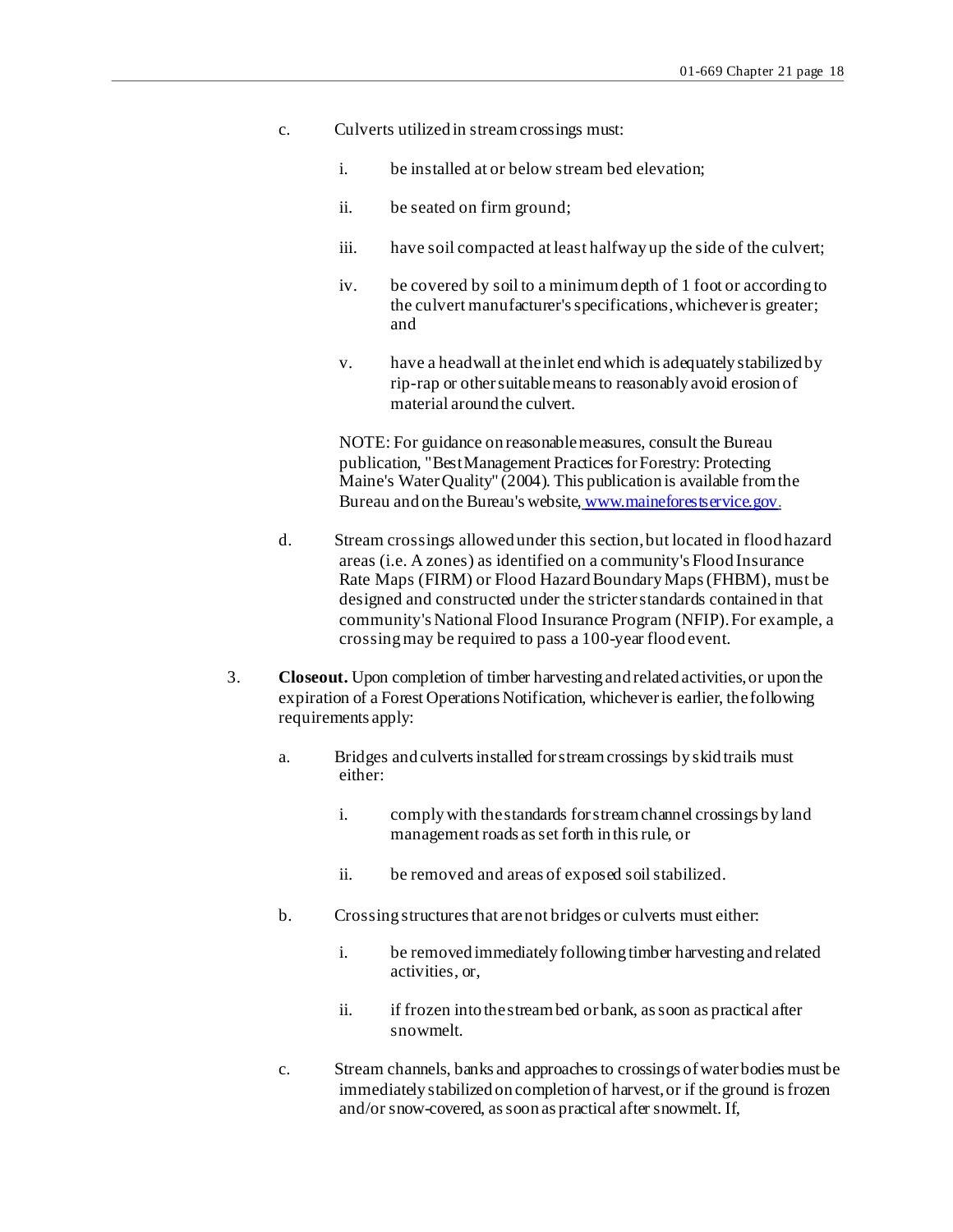despite such precautions, sedimentation or the disruption of shoreline integrity occurs, such conditions must be corrected.

- **4. Freshwater wetlands.** Skid trail crossings, other than those areas below the normal high water line of water bodies, must avoid freshwater wetlands and must maintain the existing hydrology of such wetlands, unless there are no reasonable alternatives, as determined by the Bureau in a written decision prior to construction.
- **5. Exception.** Timber harvesting and related activities in shoreland areas of streams draining less than 300 acres and wetlands adjacent to such streams may be conducted in a manner not in conformity with the requirements of the foregoing subsections provided persons conducting such activities take reasonable measures to avoid the disruption of shoreline integrity, the occurrence of sedimentation of water, and the disturbance of stream banks, stream channels, shorelines, and soil lying within ponds and wetlands. If, despite such precautions, the disruption of shoreline integrity, sedimentation of water, or the disturbance of stream banks, stream channels, shorelines, and soil lying within ponds and wetlands occurs, such conditions must be corrected

**NOTE:** For guidance on reasonable measures, consult the Bureau publication, "Best Management Practices for Forestry: Protecting Maine's Water Quality" (2004). This publication is available from the Bureau and on the Bureau's website, www.maineforestservice.gov.

## D. **LAND MANAGEMENT ROAD STREAM CROSSINGS**

- **1. Design, construction, and maintenance.** Land management road stream channel crossings, including approaches to stream channel crossings, ditches and other related structures, must be designed, constructed, and maintained such that:
	- a. concentrated water runoff does not enter the water body or tributary stream;
	- b. sedimentation of surface waters is reasonably avoided;
	- c. there is no substantial disturbance of the stream bank or stream channel not directly associated with culvert or bridge installation;
	- d. fish passage is not impeded; and,
	- e. water flow is not unreasonably impeded.

- 2. **Bridge and culvert sizing.** The following requirements apply to land management road crossings of stream channels when surface waters are unfrozen:
	- a. Bridges and culverts must be installed and maintained to provide an opening sufficient in size and structure to accommodate 25 year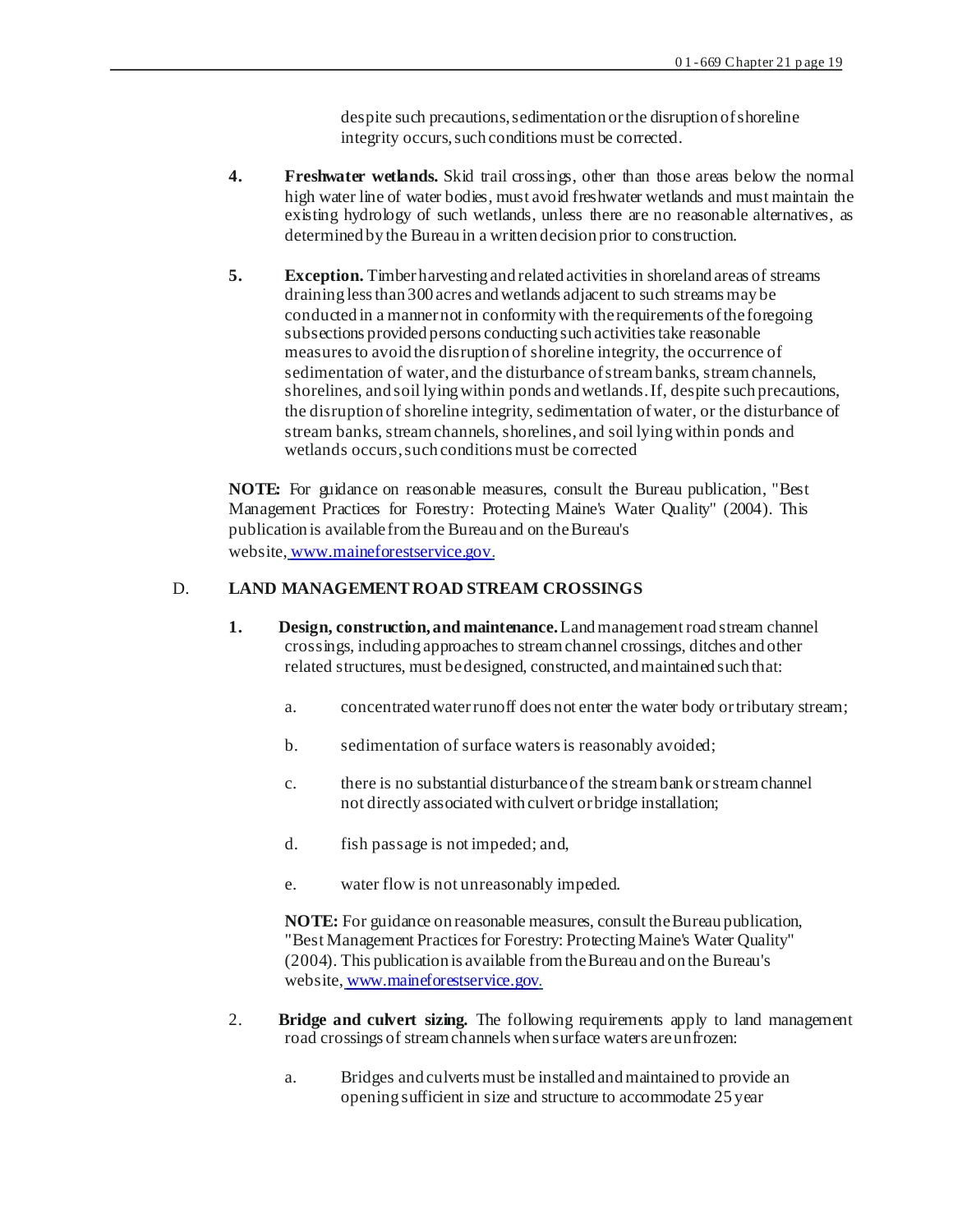frequency water flows or with a cross-sectional area at least equal to 3times the cross-sectional area of the stream channel.

- b. Culverts utilized in stream crossings must:
	- i. be installed at or below stream bed elevation;
	- ii. be seated on firm ground;
	- iii. have soil compacted at least halfway up the side of the culvert;
	- iv. be covered by soil to a minimum depth of **1** foot or according to the culvert manufacturer's specifications, whichever is greater; and
	- v. have a headwall at the inlet end which is adequately stabilized by rip-rap or other suitable means to reasonably avoid erosion of material around the culvert.
- c. If a perennial water course to be crossed is to be used for navigation, the crossing must consist of a bridge span or pipe arch with at least 4 feet of clearance during normal high water for boat traffic.
- d. If the stream being crossed is a perennial watercourse and has a slope of more than 2%, a bridge or pipe arch must be used to maintain the natural streambed.
- e. Fill sideslopes in a stream or floodplain wetland must be maintained at a slope no shallower than 3 horizontal to **1** vertical and no steeper than 1.5 horizontal to 1 vertical. Fill side slopes must be stabilized at the completion of the activity.

- f. Temporary bridge and culvert sizes may be smaller than provided in subsection a above if techniques are effectively employed such that in the event of culvert or bridge failure, the natural course of water flow is maintained and sedimentation of the water body is avoided. Such crossing structures must be at least as wide as the channel and, if not culverts, placed above the normal high water line. Techniques may include, but are not limited to, the effective use of any, a combination of, or all of the following:
	- i. use of temporary skidder bridges;
	- ii. removing culverts prior to the onset of frozen ground conditions;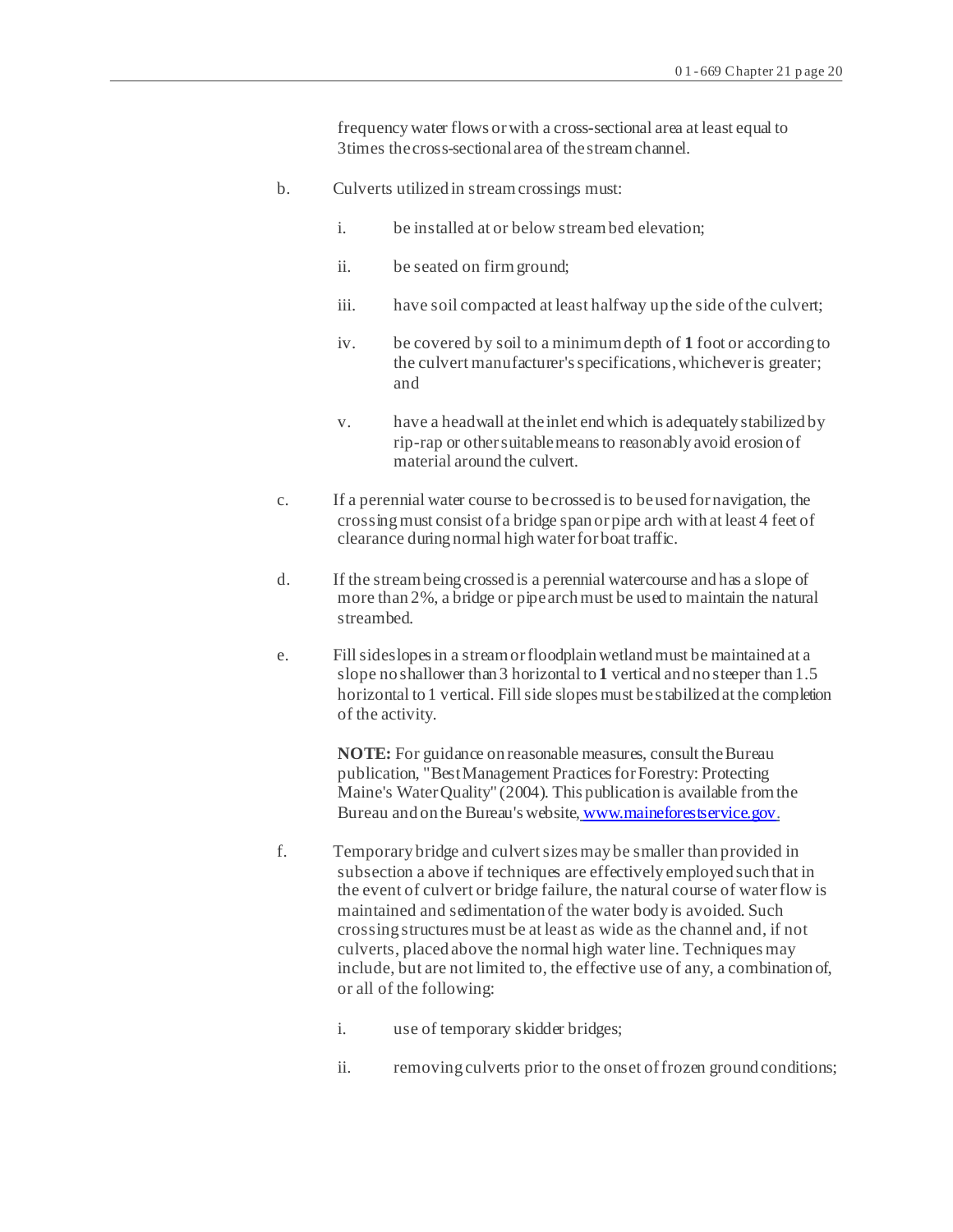- iii. using water bars in conjunction with culverts; and/or,
- iv. using road dips in conjunction with culverts.
- 3. Stream crossings allowed under this section, but located in flood hazard areas (i.e. A zones) as identified on a community's Flood Insurance Rate Maps (FIRM) or Flood Hazard Boundary Maps (FHBM), must be designed and constructed under the stricter standards contained in that community's National Flood Insurance Program (NFIP). For example, a crossing may be required to pass a 100-year flood event.
- 4. **Road closeout and discontinuance.** Maintenance of the water control installations required above must continue until use of the road is discontinued and the road is put to bed by taking the following actions:
	- a. Effective installation of water bars or other adequate road drainage structures at appropriate intervals, constructed to reasonably avoid surface water flowing over or under the water bar, and extending sufficient distance beyond the traveled way so that water does not reenter the road surface.
	- b. Crossing structures must be appropriately sized or dismantled and removed in a manner that reasonably avoids sedimentation of the water body.
	- c. Any bridge or water crossing culvert in roads to be discontinued shall satisfy one of the following requirements:
		- i. it shall be designed to provide an opening sufficient in size and structure to accommodate 25 year frequency water flows;
		- ii. it shall be designed to provide an opening with a cross-sectional area at least 3 1/2 times the cross-sectional area of the stream channel; or
		- iii. it shall be dismantled and removed in a fashion to reasonably avoid sedimentation of the water body.

If, despite such precautions, sedimentation or the disruption of shoreline integrity occurs, such conditions must be corrected.

**NOTE:** For guidance on reasonable measures, consult the Bureau publication, "Best Management Practices for Forestry: Protecting Maine's Water Quality" (2004). This publication is available from the Bureau and on the Bureau's website, www.maineforestservice.gov.

 5. **Freshwater wetlands.** Land management road crossings, other than those areas below the normal high water line of water bodies, must avoid freshwater wetlands and must maintain the existing hydrology of such wetlands, unless there are no reasonable alternatives, as determined by the Bureau in a written decision.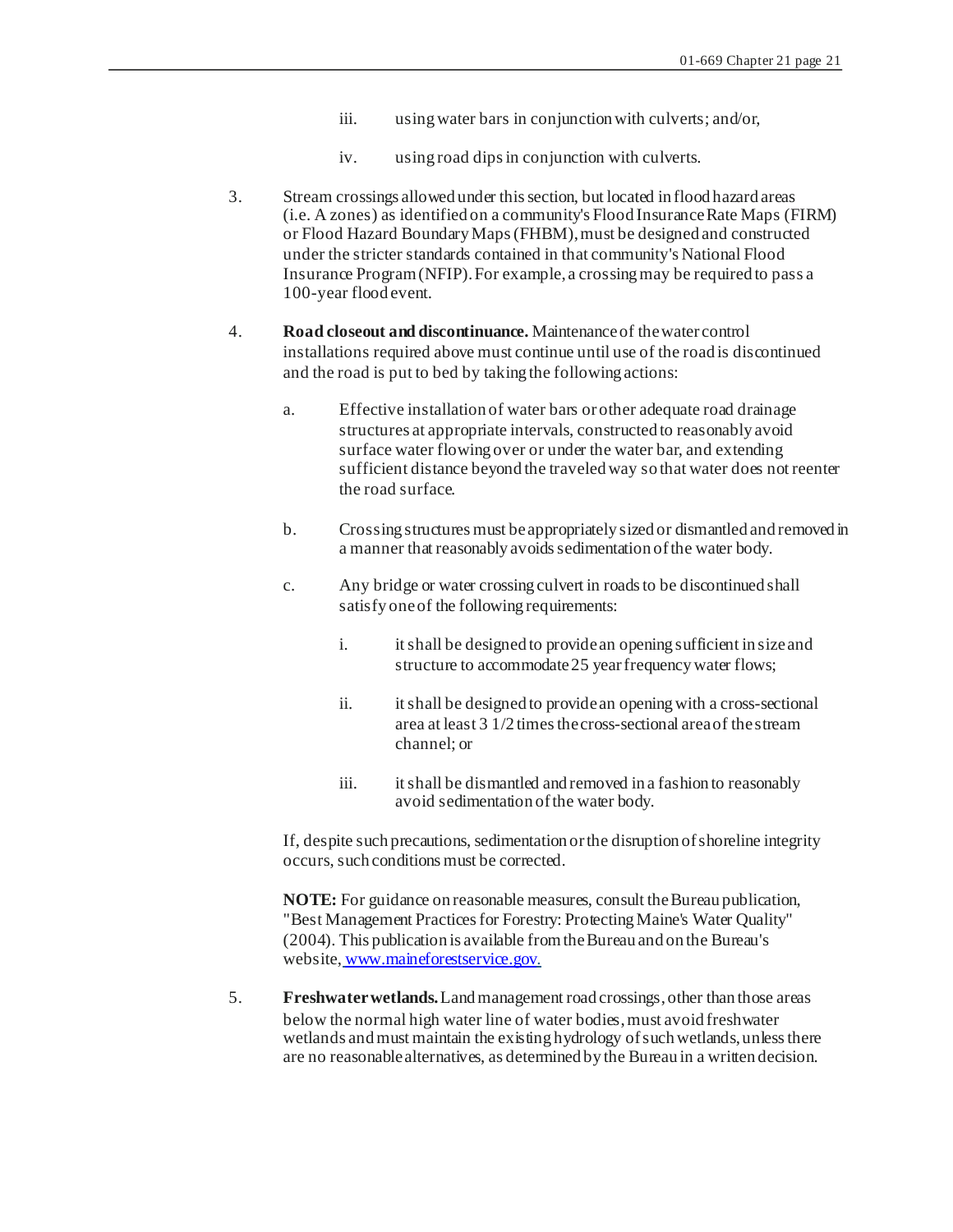### **SECTION 12. SLOPE TABLE**

Filter strips, skid trail setbacks, and land management road setbacks must be maintained as specified in the rule, but in no case shall be less than shown in the following table.

| Average slope of land between<br>exposed mineral soil and normal<br>high water line (percent) | Width of strip between exposed mineral soil<br>and normal high water line<br>(feet along surface of the ground) |
|-----------------------------------------------------------------------------------------------|-----------------------------------------------------------------------------------------------------------------|
| $\theta$                                                                                      | 25                                                                                                              |
| 10                                                                                            | 45                                                                                                              |
| 20                                                                                            | 65                                                                                                              |
| 30                                                                                            | 85                                                                                                              |
| 40                                                                                            | 105                                                                                                             |
| 50                                                                                            | 125                                                                                                             |
| 60                                                                                            | 145                                                                                                             |
| 70                                                                                            | 165                                                                                                             |

#### **SECTION 13. RESPONSIBILTY**

All responsible parties as set forth in  $\S(4)(T)(1)-(4)$  of this rule may be jointly and severally responsible for compliance with this rule, and liable for violations of this rule.

# **SECTION 14. VARIANCE**

A variance to the strict application of this rule may be granted as specified in MFS Rule Chapter 20 ("Forest Regeneration and Clearcutting Standards", Section 6).

#### **SECTION 15. VIOLATIONS**

Any responsible party, including but not limited to a landowner, a landowner's agent or a contractor, who orders, contracts for, or conducts any activity in violation of this rule commits a civil violation, and shall be penalized in accordance with 12 M.R.S., chapter 809.

## **SECTION 16. EFFECTIVE DATE**

- A. The effective date of this rule in organized municipalities that have either accepted the statewide standards in accordance with 38 M.R.S. §438-B, sub-§2 or have adopted an ordinance identical to the statewide standards in accordance with 38 M.R.S. §438-B, sub-§3 is January 1, 2016.
- B. The effective date of this rule in a municipality that either accepts the statewide standards in accordance with 38 M.R.S. §438-B, sub-§2 or adopts an ordinance identical to the statewide standards in accordance with 38 M.R.S. §438-B, sub-§3 after the effective date